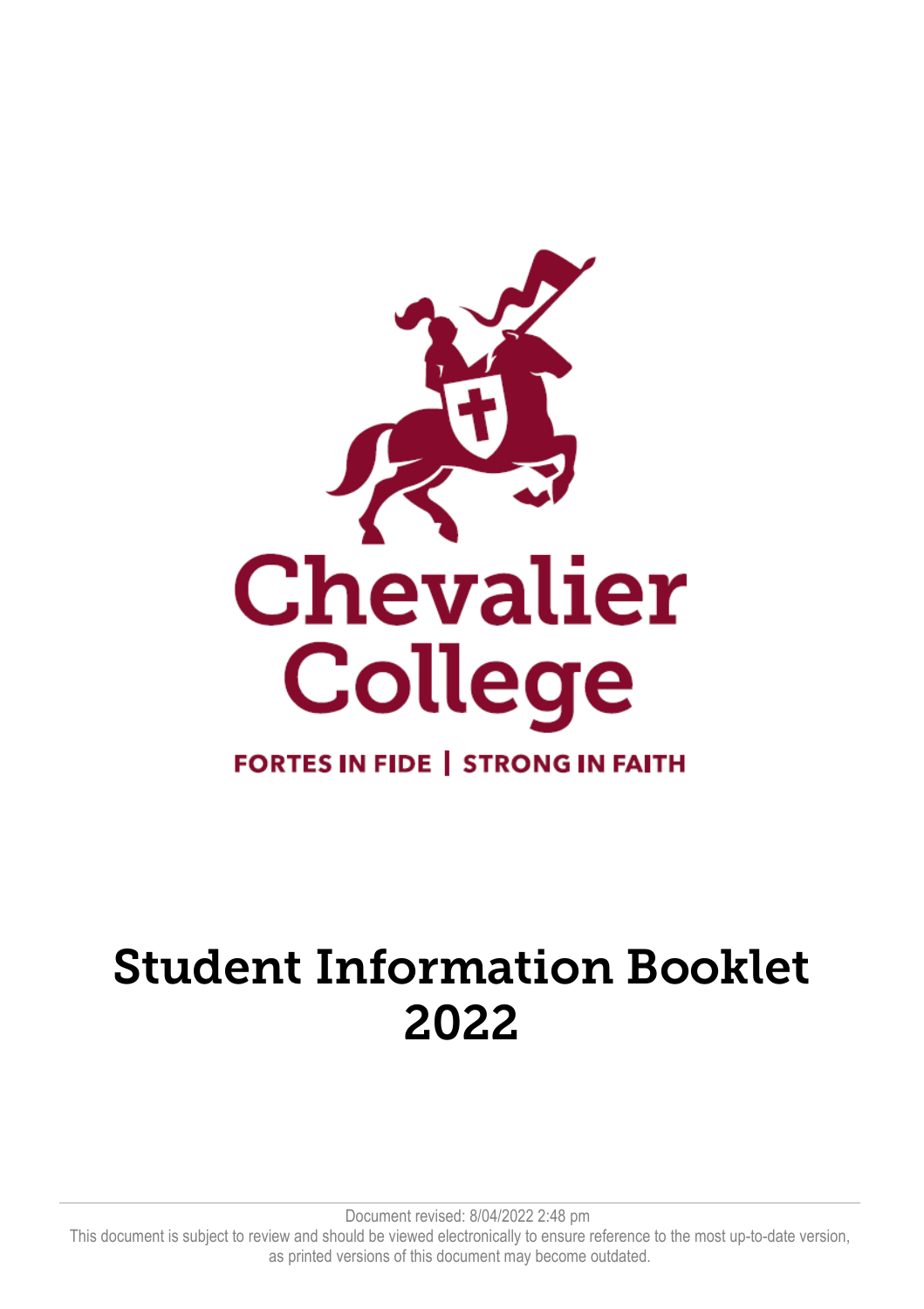# **Contents**

| Communication between parents and students during school hours 22 |  |
|-------------------------------------------------------------------|--|
|                                                                   |  |
|                                                                   |  |
|                                                                   |  |
|                                                                   |  |
|                                                                   |  |
|                                                                   |  |
|                                                                   |  |
|                                                                   |  |
|                                                                   |  |
|                                                                   |  |
|                                                                   |  |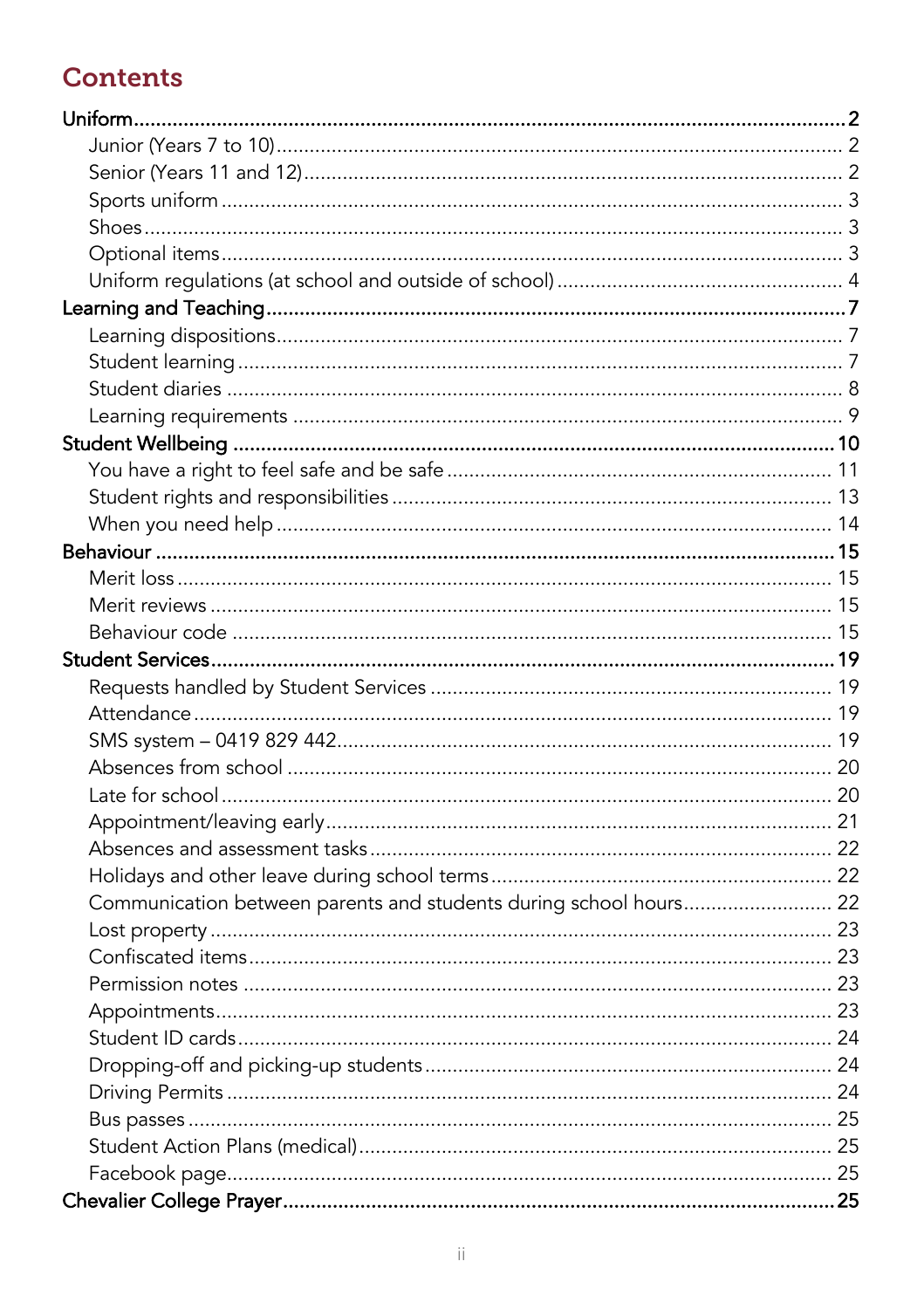# Lesson Times

| Warning bell   | 8.45am             |
|----------------|--------------------|
| Home Room      | 8.50am             |
| Period 1       | 9.10am             |
| Period 2       | 10.13am            |
| Break 1        | 11.16am            |
| Period 3       | 11.46am            |
| Period 4       | 12.49pm            |
| Break 2        | 1.52 <sub>pm</sub> |
| Warning bell   | 2.22 <sub>pm</sub> |
| Period 5       | 2.27pm             |
| End of classes | 3.30 <sub>pm</sub> |

# 2022 Term Dates

| Term 1 | Yr 7, Yr 11 Buddy Leaders, Yr 12<br>All students<br>Mid-term break<br>Last day of term | Monday 31 January<br>Tuesday 1 February<br>Friday 18 March<br>Thursday 8 April |
|--------|----------------------------------------------------------------------------------------|--------------------------------------------------------------------------------|
| Term 2 | First day of term<br>Last day of term                                                  | Wednesday 27 April<br>Friday 24 June                                           |
| Term 3 | First day of term<br>Mid-term break<br>Last day of term                                | Tuesday 19 July<br>Friday 2 September<br>Thursday 22 September                 |
| Term 4 | First day of term<br>Last day of term                                                  | Monday 10 October<br>Friday 9 December                                         |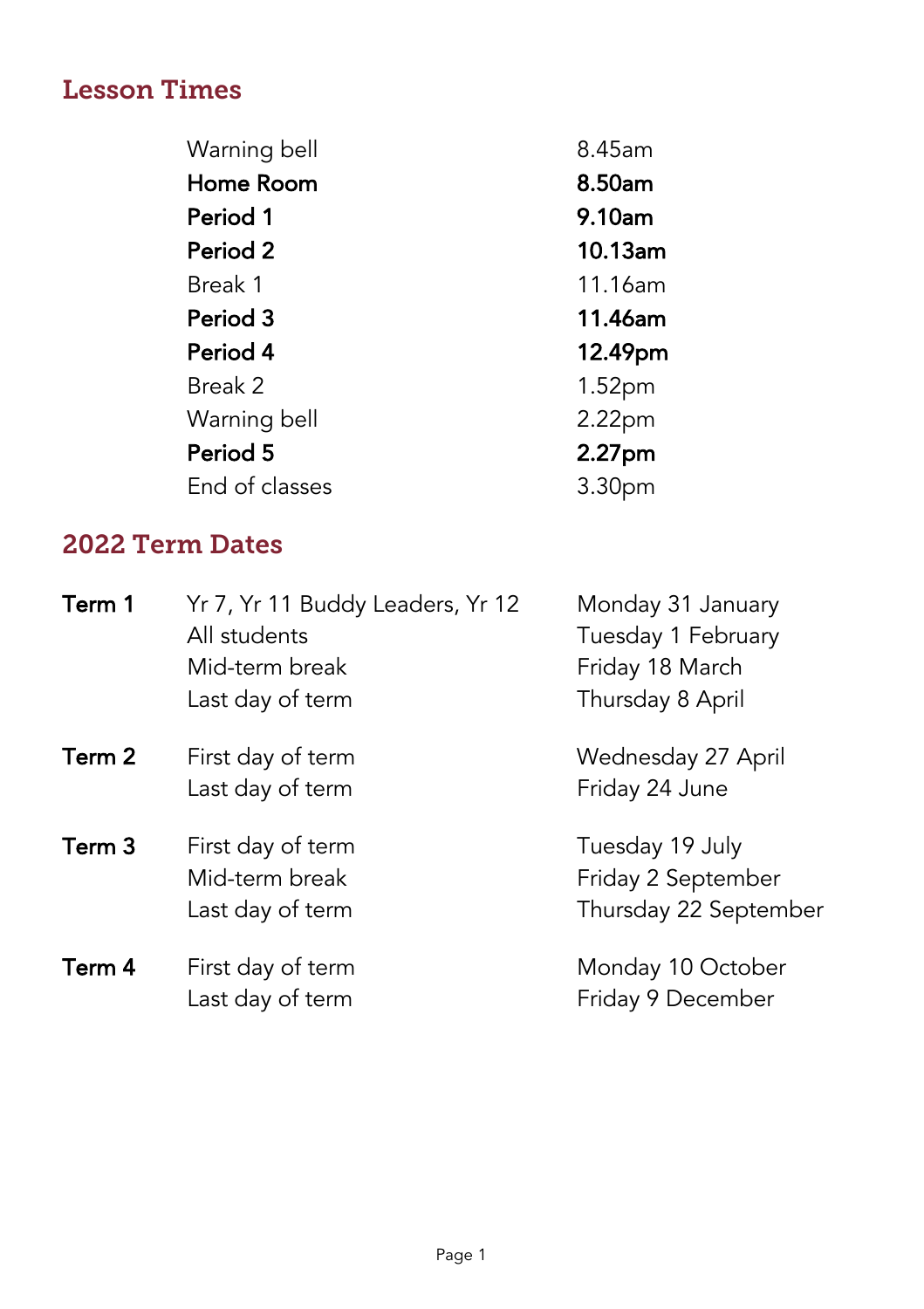# Uniform

All uniform items (except for shoes and black socks) are to be purchased from the Chev Shop.

Refer to uniform regulations (page 4) for how to correctly wear the uniforms.

## Junior (Years 7 to 10)

#### Girls

| Summer (Terms 1 and 4) |                                     | Winter (Terms 2 and 3)   |                                   |
|------------------------|-------------------------------------|--------------------------|-----------------------------------|
|                        | • Summer dress, white College socks | $\mathbf{r}$ . $\bullet$ | Skirt, blue blouse, junior tab,   |
|                        | • Skirt, blue blouse, white College |                          | jumper, black tights              |
|                        | socks                               |                          | Grey College slacks, blue blouse, |
|                        | Culottes, blue blouse, white        |                          | junior tab, jumper, grey College  |
|                        | College socks                       |                          | socks (or plain black socks)      |

#### Boys

| Summer (Terms 1 and 4)                                   | Winter (Terms 2 and 3)                                                                                   |
|----------------------------------------------------------|----------------------------------------------------------------------------------------------------------|
| • Grey College shorts, blue shirt,<br>grey College socks | • Grey College trousers, blue shirt,<br>maroon tie, jumper, grey College<br>socks (or plain black socks) |

## Senior (Years 11 and 12)

#### Girls

| Summer (Terms 1 and 4)                                                                               | Winter (Terms 2 and 3)                                                                                                                                                                              |  |
|------------------------------------------------------------------------------------------------------|-----------------------------------------------------------------------------------------------------------------------------------------------------------------------------------------------------|--|
| Skirt, white blouse, tab, white<br>College socks<br>Summer dress, senior tab, white<br>College socks | Skirt, white blouse, senior tab,<br>maroon blazer, jumper, black tights<br>Grey College slacks, white blouse,<br>senior tab, maroon blazer, jumper,<br>grey College socks (or plain black<br>socks) |  |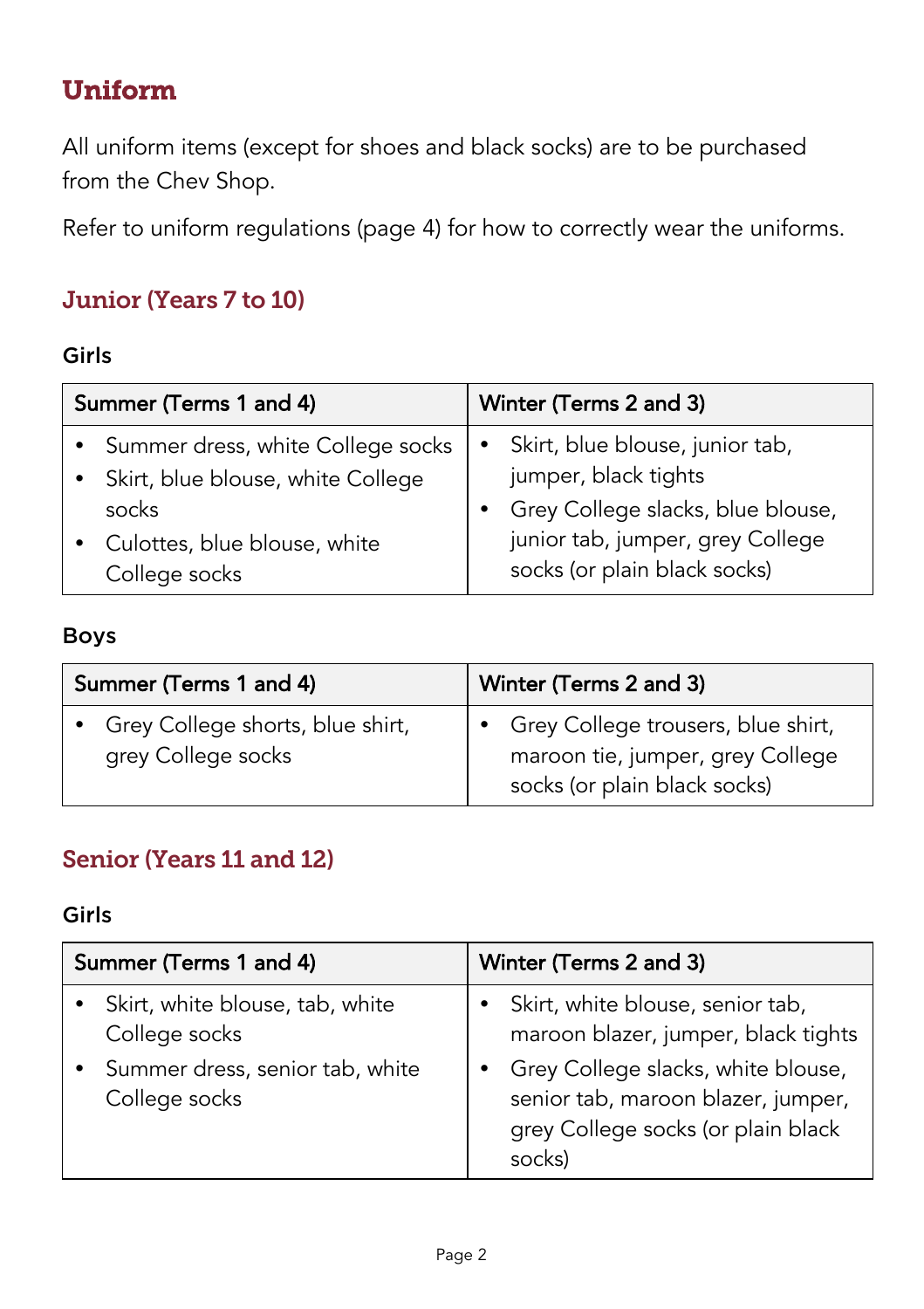#### Boys

| Summer (Terms 1 and 4) |                                                           | Winter (Terms 2 and 3) |                                                                                                                       |
|------------------------|-----------------------------------------------------------|------------------------|-----------------------------------------------------------------------------------------------------------------------|
|                        | • Grey College shorts, white shirt,<br>grey College socks |                        | • Grey College trousers, white shirt,<br>blue tie, black blazer, jumper, grey<br>College socks (or plain black socks) |

# Sports uniform

| Summer (Terms 1 and 4)           | Winter (Terms 2 and 3)              |  |
|----------------------------------|-------------------------------------|--|
| Maroon sport shorts, maroon      | • Maroon track pants, maroon sports |  |
| sports polo, white College socks | jumper, white College socks         |  |

## Shoes

| Uniform item | Years   | Terms | <b>Additional comments</b>                                                    |
|--------------|---------|-------|-------------------------------------------------------------------------------|
| School shoes | 7 to 12 | All   | Traditional black leather lace-up<br>$\bullet$<br>school shoes (refer page 6) |
| Sports shoes | 7 to 12 | All   | Lace-up supportive sports/running<br>style shoes (refer page 6)               |

# Optional items

| Uniform item                 | Years   | Terms       | <b>Additional comments</b>                                                 |
|------------------------------|---------|-------------|----------------------------------------------------------------------------|
| All-weather jacket           | 7 to 12 | All         | Must be clean and in good repair<br>$\bullet$                              |
| Blazer                       | 7 to 10 | All         | Compulsory for Years 11 and 12<br>$\bullet$                                |
| College cap or<br>bucket hat | 7 to 12 | 1 and $4$   | Students are encouraged to wear<br>$\bullet$<br>College hats when outdoors |
| College scarf                | 7 to 12 | $2$ and $3$ |                                                                            |
| College beanie               | 7 to 12 | $2$ and $3$ |                                                                            |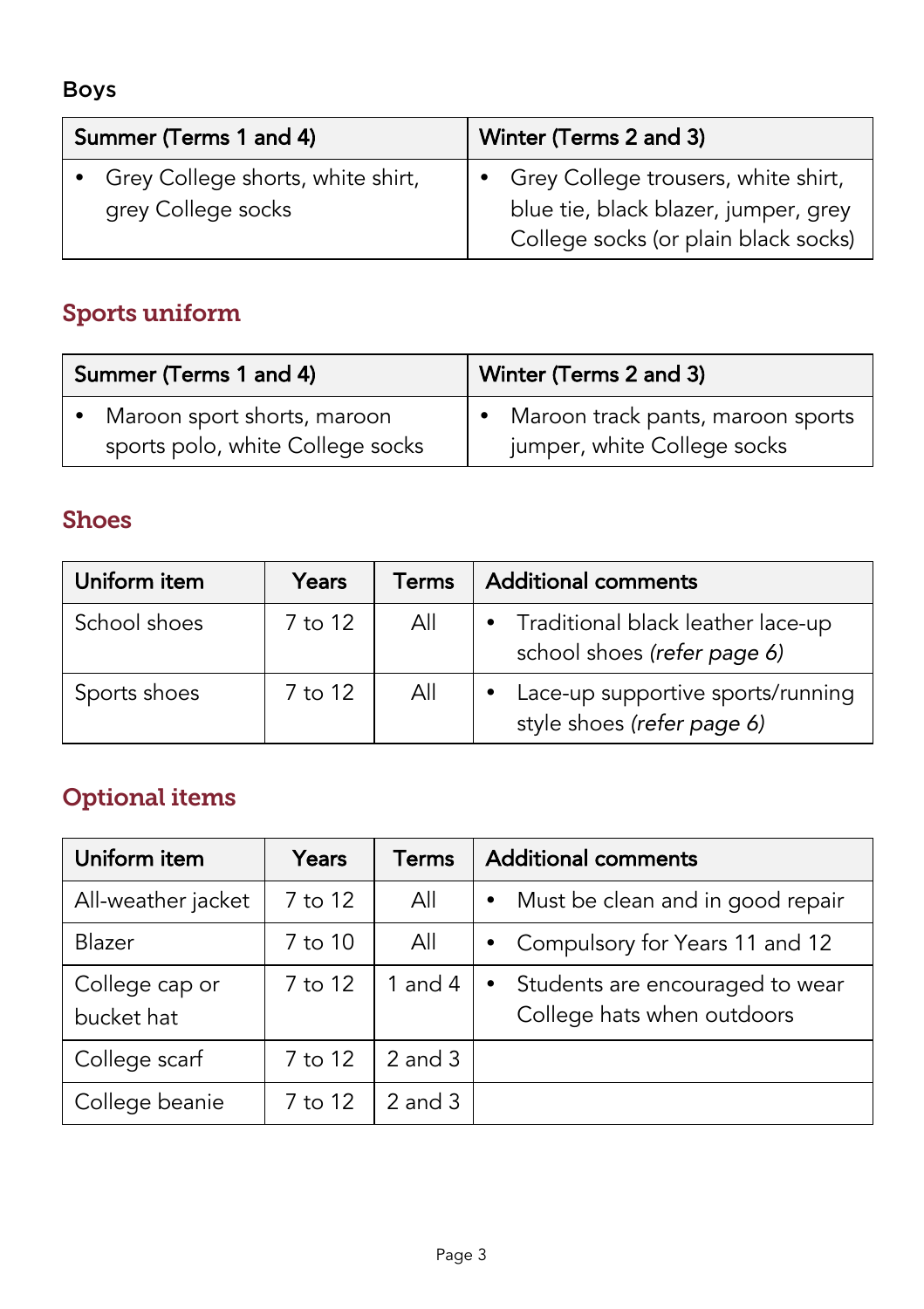## Uniform regulations (at school and outside of school)

- Students who do not abide by the uniform regulations will be asked to fix the identified problem and may be asked to not return to school until the issue is resolved.
- Students not in compliance with the uniform regulations may be placed on a uniform detention.
- All final decisions regarding uniform regulations are at the discretion of the Assistant Principals – Wellbeing.

| Hair | Girls                                                                 |
|------|-----------------------------------------------------------------------|
|      | Hair should be neat and tidy.                                         |
|      | Hair styles must be conventional.                                     |
|      | Hair that is collar length or longer must be tied back at all<br>٠    |
|      | times.                                                                |
|      | Extreme hair styles including shaved sections, beaded                 |
|      | braids, or dreadlocks are not permitted.                              |
|      | <b>Boys</b>                                                           |
|      | Hair should be neat and tidy.                                         |
|      | Hair that is collar length or longer must be tied back at all         |
|      | times.                                                                |
|      | Hair should be off the face and no shorter than a 'number 4'.         |
|      | Extreme hair styles are not permitted, including shaved               |
|      | sections, mohawks, rat tails, dreadlocks, mullets, steps, buzz        |
|      | cuts or 'bob' style.                                                  |
|      | Face is to be clean-shaven.                                           |
|      | Sideburns are to be no lower than the ear lobe.                       |
|      | Hair should be natural in tone. Discreet highlights that<br>$\bullet$ |
|      | blend in with the natural hair colour are acceptable;                 |
|      | however, unnatural colours, and extreme contrasting                   |
|      | colours (e.g. black and blonde) are not permitted.                    |
|      | Students who are unsure about a proposed style or colour              |
|      | change should first consult the Assistant Principals -                |
|      | Wellbeing.                                                            |
|      | Non-compliance                                                        |
|      | If a student presents at school with a non-compliant hair<br>٠        |
|      | style, the parent/caregiver may be contacted to collect the           |
|      | student and have the issue resolved before returning.                 |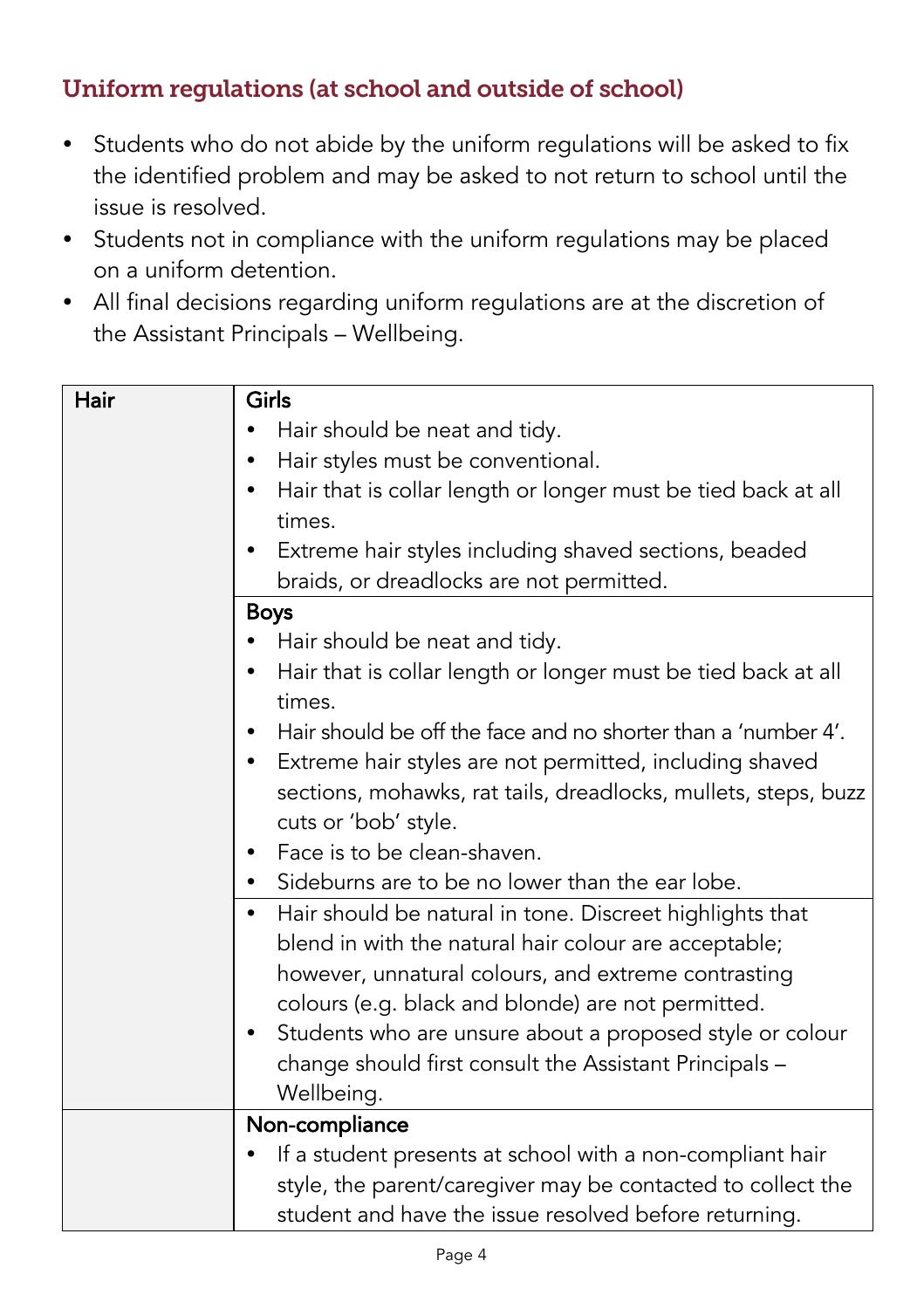|                    | If the parent/caregiver is unavailable, the student may be  |  |  |  |  |  |
|--------------------|-------------------------------------------------------------|--|--|--|--|--|
|                    | placed on internal suspension from their normal classes and |  |  |  |  |  |
|                    | required to work independently in SILC.                     |  |  |  |  |  |
| Jewellery          | Jewellery is not permitted, with the exception of:          |  |  |  |  |  |
|                    | Girls are permitted to wear one set of matching plain       |  |  |  |  |  |
|                    | sleepers or plain studs, one in each ear lobe.              |  |  |  |  |  |
|                    | Boys are not permitted to wear earrings.<br>$\bullet$       |  |  |  |  |  |
|                    | Tongue studs, visible body piercings, clear studs and       |  |  |  |  |  |
|                    | stoppers are not permitted.                                 |  |  |  |  |  |
| <b>Makeup</b>      | Makeup is not permitted.                                    |  |  |  |  |  |
|                    | False eyelashes of any description are not permitted.       |  |  |  |  |  |
|                    | Eyebrows must be natural.                                   |  |  |  |  |  |
| Body art           | Visible body art (e.g. tattoos) is not permitted.           |  |  |  |  |  |
| <b>Fingernails</b> | Nails are to be kept short and well-groomed.                |  |  |  |  |  |
|                    | Coloured varnish and acrylic nails are not permitted.       |  |  |  |  |  |
| <b>Shirts</b>      | Girls - junior                                              |  |  |  |  |  |
|                    | Terms 1 and 4 – can be worn with top button undone.         |  |  |  |  |  |
|                    | Terms 2 and 3 – to be worn with top button done up and      |  |  |  |  |  |
|                    | with a junior girls' tab                                    |  |  |  |  |  |
|                    | Girls - senior                                              |  |  |  |  |  |
|                    | To be worn with a senior girls' tab                         |  |  |  |  |  |
|                    | Long sleeve blouses are to be worn with top button done up  |  |  |  |  |  |
|                    | and with a tab.                                             |  |  |  |  |  |
|                    | Boys - junior and senior                                    |  |  |  |  |  |
|                    | Terms 1 and 4 – can be worn untucked and without a tie      |  |  |  |  |  |
|                    | Terms 2 and 3 – to be worn tucked in and with a tie         |  |  |  |  |  |
|                    | Long sleeve shirts are to be worn tucked in and with a tie. |  |  |  |  |  |
|                    | Undershirts (for warmth) must be white and not be visible.  |  |  |  |  |  |
| <b>Ties</b>        | Must be worn correctly and done up to the neck.             |  |  |  |  |  |
| Dresses/skirts     | Dresses and skirts are to be worn at knee length            |  |  |  |  |  |
| <b>Shorts</b>      | The length of the boys shorts is NOT to be amended. Failure |  |  |  |  |  |
|                    | to comply may result in the shorts needing to be replaced.  |  |  |  |  |  |
| <b>Blazer</b>      | Years 7 to 10 - optional                                    |  |  |  |  |  |
|                    | Years 11 and 12 - compulsory                                |  |  |  |  |  |
| All weather        | Must be clean and in good repair                            |  |  |  |  |  |
| jacket             |                                                             |  |  |  |  |  |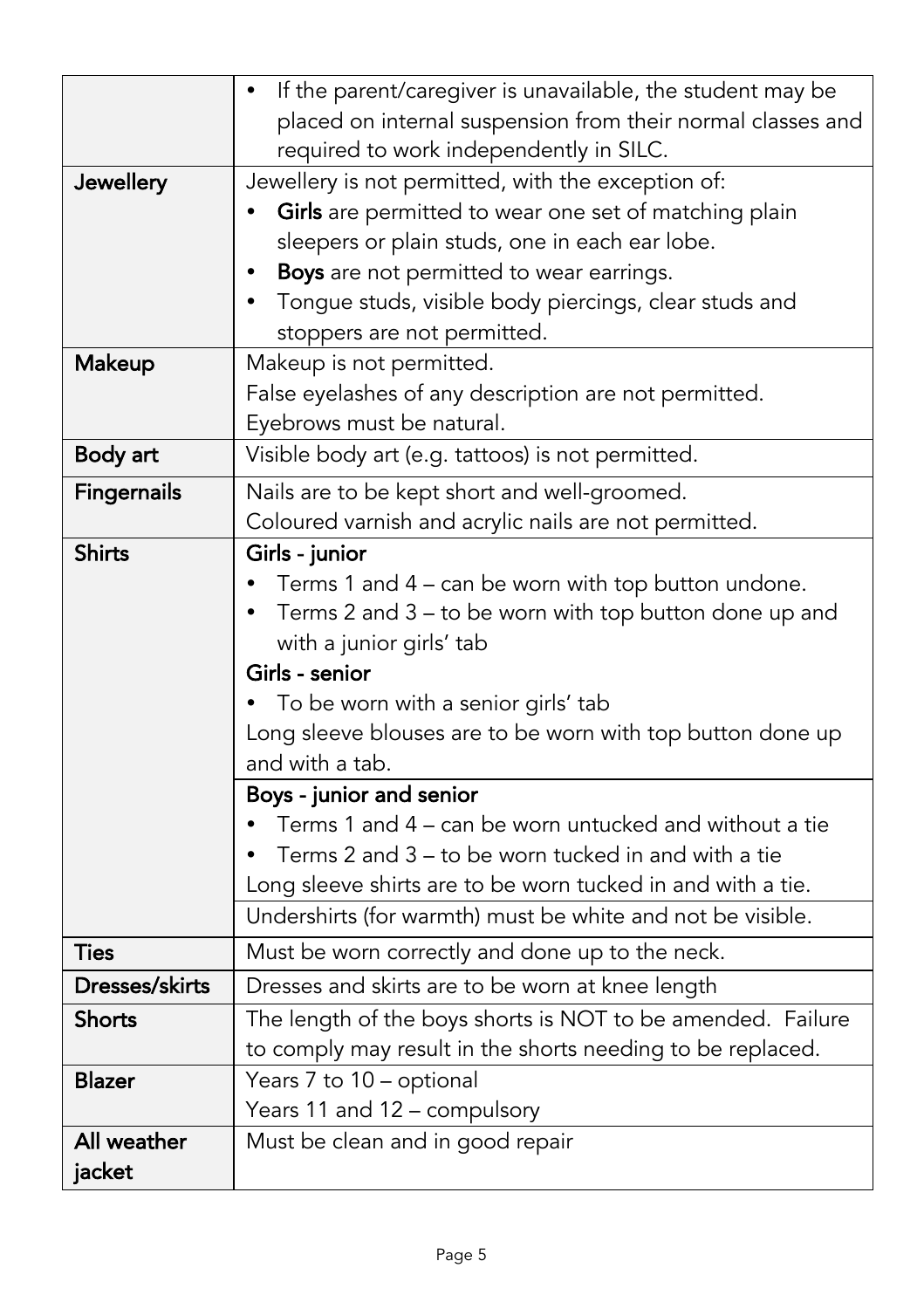| Tights/socks        | Terms 1 and 4                                                             |
|---------------------|---------------------------------------------------------------------------|
|                     | College socks only                                                        |
|                     | Terms 2 and 3                                                             |
|                     | Girls: full length 70 denier black tights with skirts. Grey               |
|                     | College or plain black socks with slacks.                                 |
|                     | Boys: grey College or plain black socks (no ankle socks).<br>٠            |
| Scarf/Beanie        | Terms 2 and 3 only                                                        |
| School bags/        | Must be free of graffiti and kept in good repair.                         |
| <b>Diaries</b>      | Diary use is mandatory.                                                   |
| <b>PDHPE</b>        | Years 7 to 10                                                             |
| practical days      | Students must wear their full College sports uniform with                 |
|                     | correct sports shoes to and from school on their timetabled               |
|                     | PDHPE practical day.                                                      |
|                     | Students who are injured or physically unable to participate<br>$\bullet$ |
|                     | in practical lessons for more than one PDHPE practical day                |
|                     | during the term require a doctor's certificate. If it is a 'one           |
|                     | off' injury, a note from home is required.                                |
| <b>School shoes</b> | Traditional black leather lace-up school shoes with low stout sole        |
|                     | and firm leather uppers. This requirement is for both the                 |
|                     | appearance of the uniform and the safety of students.                     |
|                     | The following shoes are not permitted:                                    |
|                     | open cut                                                                  |
|                     | non-leather                                                               |
|                     | jiffy style<br>$\bullet$                                                  |
|                     | buckle-up styles                                                          |
|                     | boot styles                                                               |
|                     | canvas<br>$\bullet$                                                       |
|                     | high heels                                                                |
|                     | thin soles                                                                |
| Sports shoes        | Lace-up supportive sports/running style shoes.                            |
|                     | This requirement is both for support during sport and for the             |
|                     | safety of students.                                                       |
|                     | The following shoes are not permitted:                                    |
|                     | cotton, canvas or non-laced shoes<br>$\bullet$                            |
|                     | sneakers such as Dunlop Volleys, Converse Allstars, Nike Air              |
|                     | Force, Vans, or Reebok Classic                                            |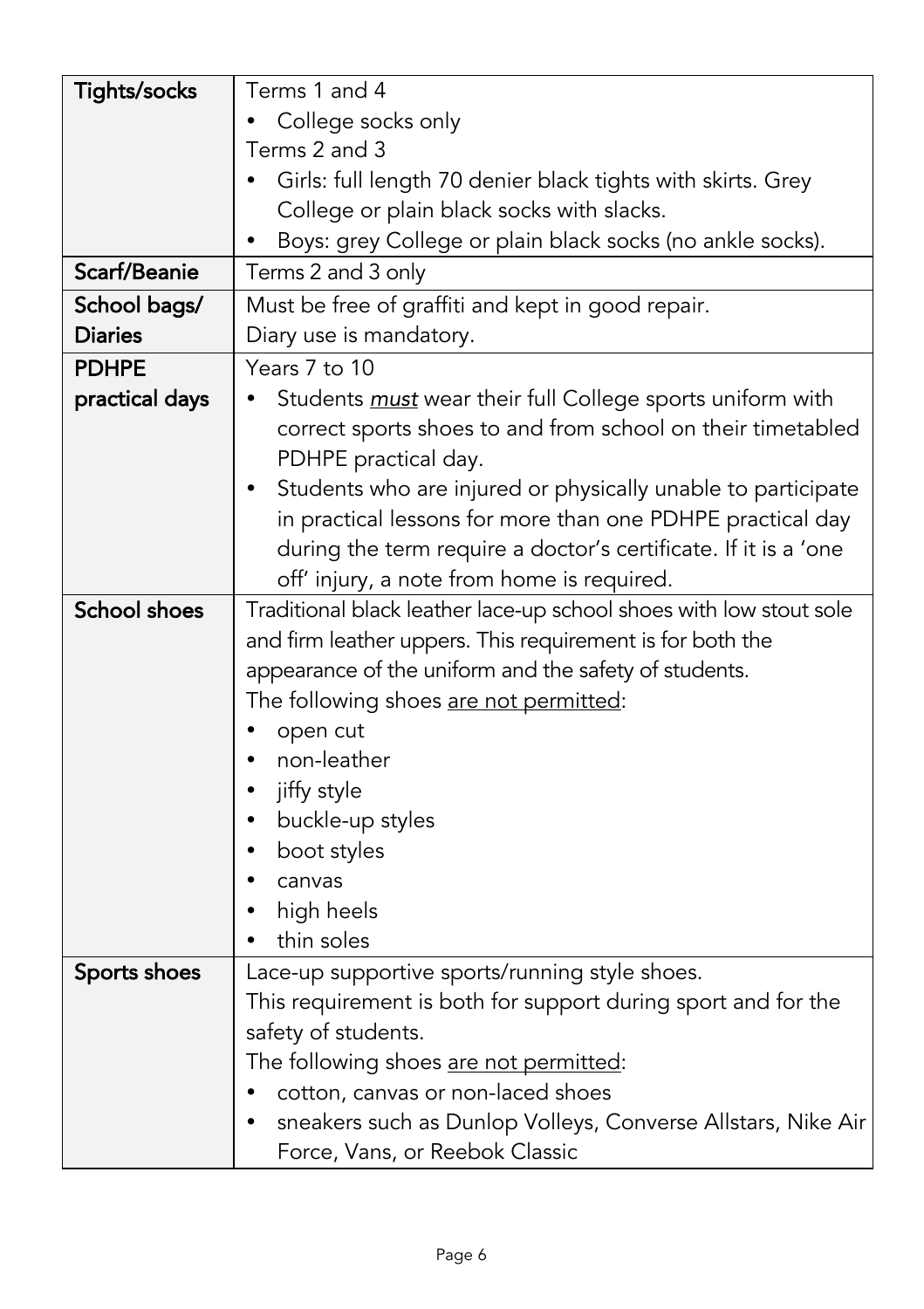# Learning and Teaching

## Learning dispositions

Our aim is to nurture the six attributes which form the definition of a learner, and guide our students to achieve their best, not only academically but also on their life journey.

| <b>Curious</b>   | Always wondering how and why; want to get below the      |
|------------------|----------------------------------------------------------|
|                  | surface; ask questions.                                  |
| <b>Resilient</b> | Able to pick myself up and try again; be flexible in my  |
|                  | thinking and my approach to learning.                    |
| Creative         | Able to use my imagination; approach problems from       |
|                  | different perspectives.                                  |
| Self-motivated   | Loving to do my best; setting goals and working          |
|                  | towards them.                                            |
| Courageous       | Not fearful of making mistakes; admit what I don't know; |
|                  | take risks in learning; critically reflect.              |
| Collaborative    | Know how to work with others; know how to listen and     |
|                  | contribute productively to a team; value and recognize   |
|                  | the input of others.                                     |

## Student learning

Effective learning is achieved when students have the opportunity to consolidate the skills, knowledge and understanding of a particular course. This is the reason why learning happens both at school and at home.

Homework may consist of a variety of tasks set by the teacher, study and preparation for assignments and tests as well as wide reading. The amount of time a student is likely to spend in learning at home should change as they progress through the College.

## SILC (Student Independent Learning Centre)

SILC is available for supervised independent study at the times listed below. Students from all year groups are welcome to attend.

Monday to Friday 7.15am to 8.45am Monday to Thursday 3.30pm to 6.00pm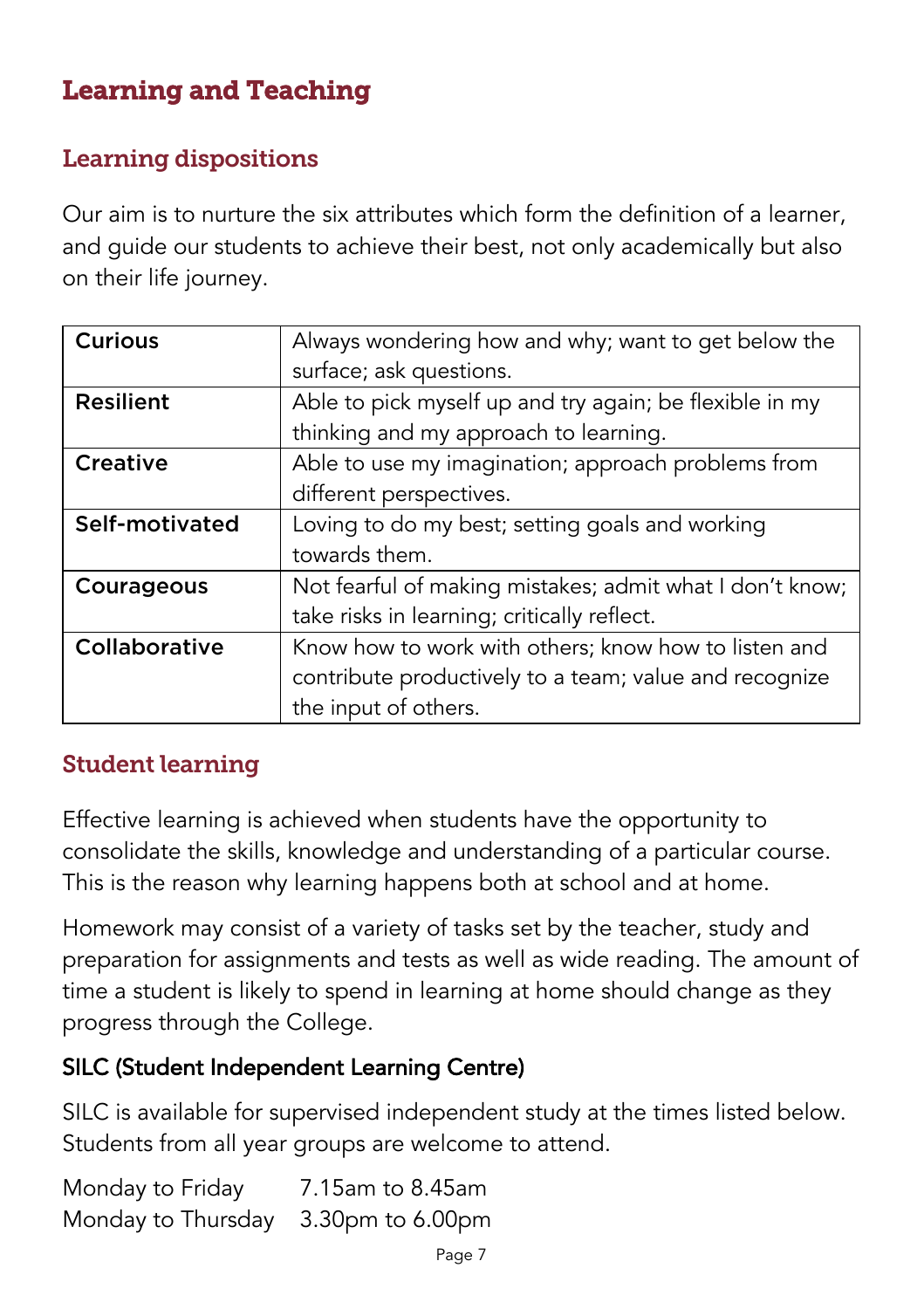# **Library**

Library hours are 8.30am to 3.45pm Monday to Thursday and 8.30am to 3.30pm on Fridays. The times of programs held in the library outside these hours will be posted in daily notices in Canvas.

## Student diaries

Students are issued with a College diary. The College has formalised the processes and procedures with how students are to use the College diary. These strategies seek to:

- support student organisation
- improve wellbeing
- upskill students in the ability to prioritise and manage their time efficiently
- improve application to class tasks, home learning and assessments.

## **Expectations**

It is the expectation of the College that students will:

- record in their diary any work to be completed. This might include preparation for upcoming lessons or assessments, regular homework or unfinished classwork.
- organise the coming week by the completion of home room each Monday
- have their diary checked by their home room teacher each Monday
- have their diary signed by a parent/caregiver at the end of each week
- have their diary on their desk for every lesson
- keep their diary graffiti free.

## Maintenance and replacement

Diaries that are lost or have graffiti that cannot be removed may need to be replaced at a cost of \$10. Please see Student Services staff to order.

Stage 4 (Years 7 and 8) – if a student does not have their diary at school they will be required to collect a paper diary from their Stage Coordinator in A1 before the start of Period 1.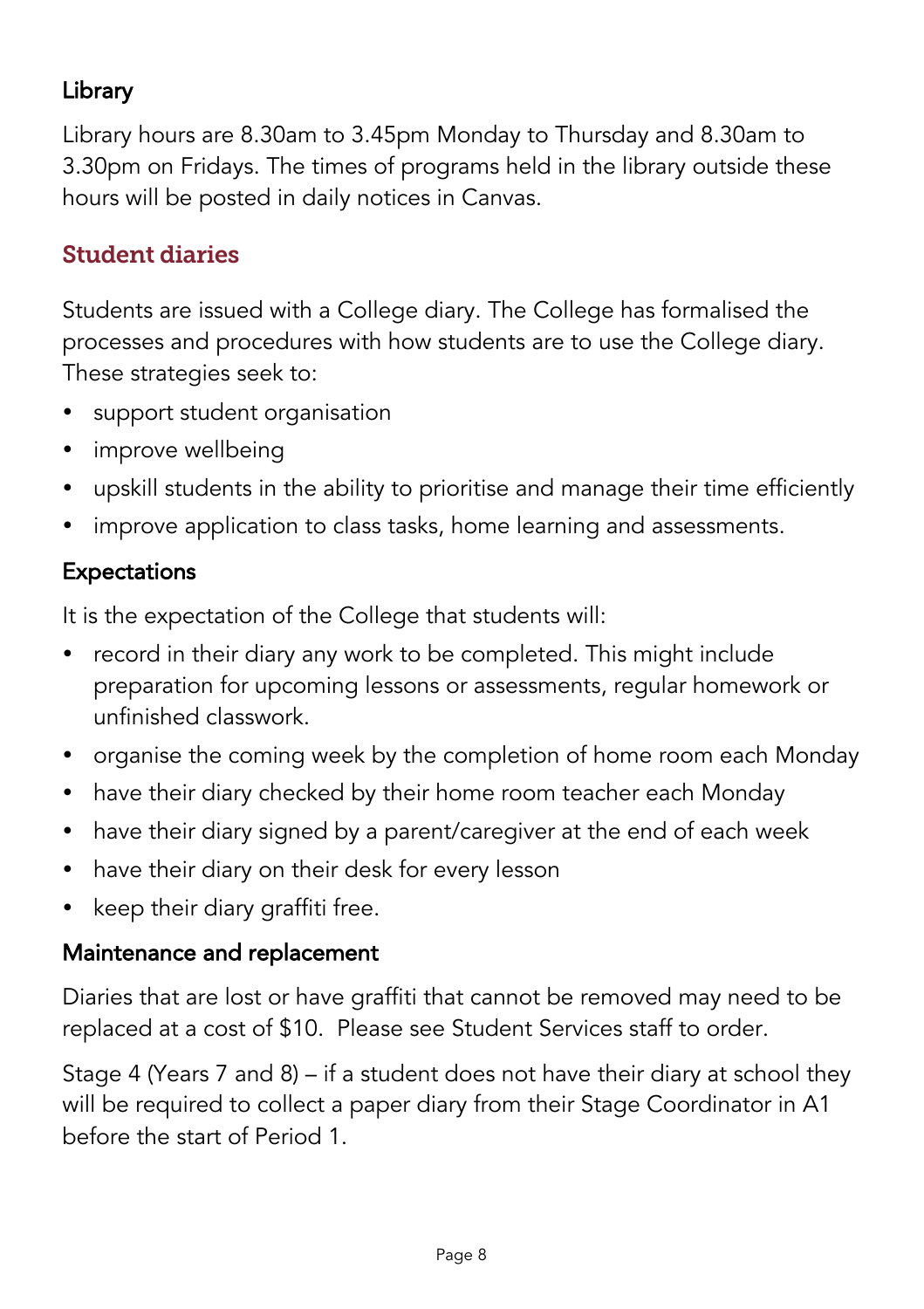## Learning requirements

It is the expectation of the College that students are to be prompt, be prepared, be polite, participate and follow procedures.

| Prompt                                                                                                                                                                               | <b>Exemplary Behaviour</b>                                                                                                                                                                                            | Satisfactory Behaviour                                                                                                                                                                                           |
|--------------------------------------------------------------------------------------------------------------------------------------------------------------------------------------|-----------------------------------------------------------------------------------------------------------------------------------------------------------------------------------------------------------------------|------------------------------------------------------------------------------------------------------------------------------------------------------------------------------------------------------------------|
| Students are to be punctual                                                                                                                                                          | A student arrives on time                                                                                                                                                                                             | A student arrives on time                                                                                                                                                                                        |
| to each lesson.                                                                                                                                                                      | before the second bell.                                                                                                                                                                                               | before the second bell.                                                                                                                                                                                          |
| <b>Prepared</b>                                                                                                                                                                      | <b>Exemplary Behaviour</b>                                                                                                                                                                                            | Satisfactory Behaviour                                                                                                                                                                                           |
| Students are to<br>demonstrate positive and<br>cooperative behaviour and<br>bring required items to<br>class, for example:<br>• iPad or other device<br>• books/writing equipment    | A student:<br>· demonstrates initiative<br>and an enthusiastic<br>attitude<br>always has required items<br>with them for each class.                                                                                  | A student:<br>· displays a positive<br>attitude<br>• has required items with<br>them at each class.                                                                                                              |
| <b>Polite</b>                                                                                                                                                                        | <b>Exemplary Behaviour</b>                                                                                                                                                                                            | Satisfactory Behaviour                                                                                                                                                                                           |
| Students are courteous and<br>cooperative with the<br>teacher and other students.                                                                                                    | A student is consistently<br>courteous and cooperative<br>with the teacher and other<br>students.                                                                                                                     | A student is courteous<br>and cooperates with the<br>teacher and other<br>students.                                                                                                                              |
| <b>Participate</b>                                                                                                                                                                   | <b>Exemplary Behaviour</b>                                                                                                                                                                                            | Satisfactory Behaviour                                                                                                                                                                                           |
|                                                                                                                                                                                      |                                                                                                                                                                                                                       |                                                                                                                                                                                                                  |
| Follow direction and stay<br>on task<br>Do not disrupt the class.<br>Complete all class work,<br>assignments and<br>assessment tasks to the<br>required standard by the<br>due date. | A student:<br>• consistently follows<br>teacher's directions and<br>always stays on task<br>· consistently demonstrates<br>self-discipline<br>• completes classwork,<br>assignments and<br>assessments to a very high | A student:<br>· follows teacher's<br>directions and is on task<br>• demonstrates self-<br>discipline<br>• completes classwork,<br>assignments and<br>assessments to the<br>required standard by<br>the due date. |
| <b>Procedures</b>                                                                                                                                                                    | standard by the due date.<br><b>Exemplary Behaviour</b>                                                                                                                                                               | Satisfactory Behaviour                                                                                                                                                                                           |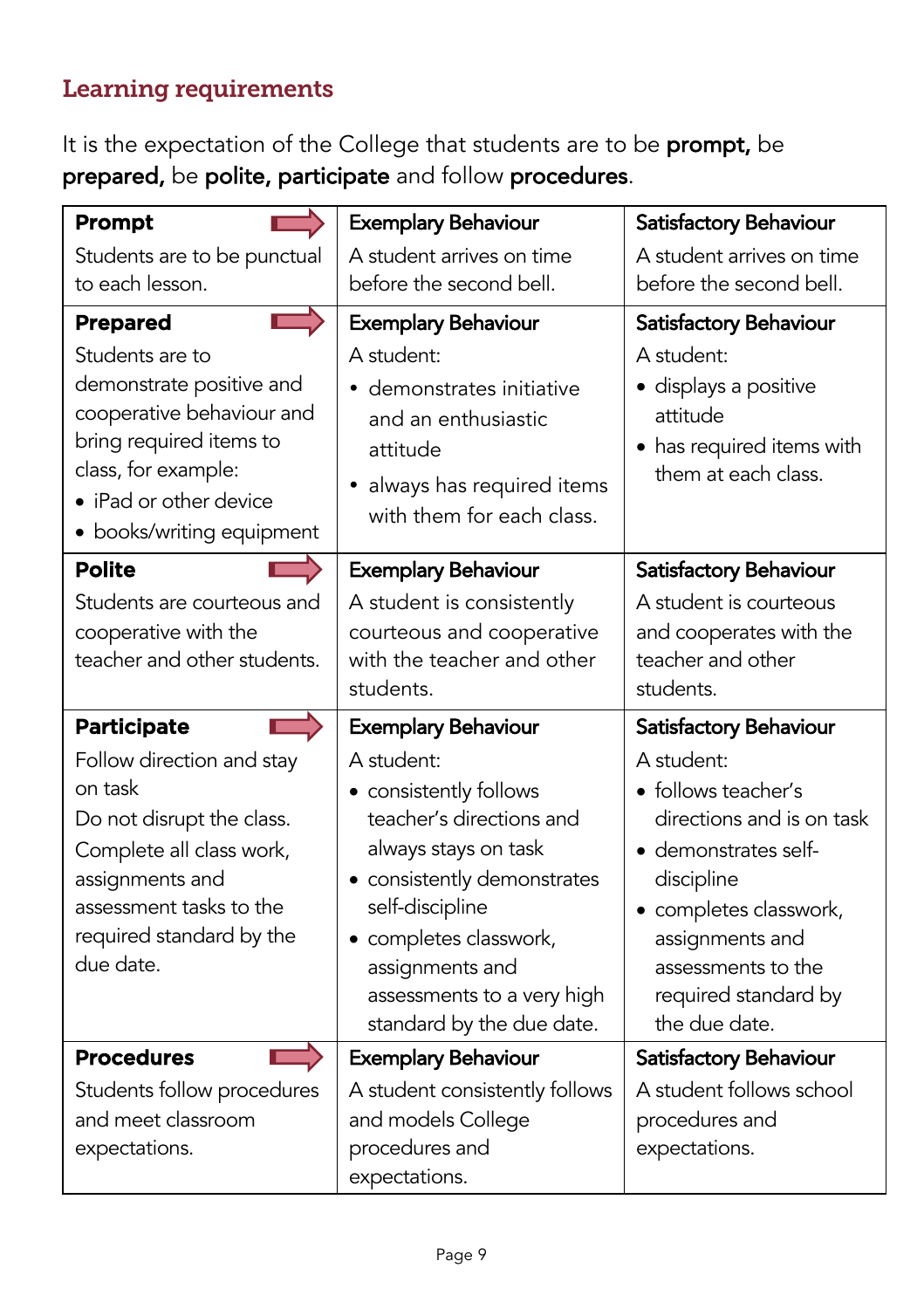# Student Wellbeing



Problems with study (e.g. can't keep up; assignment is due; can't focus etc.)

- See your classroom teacher to discuss the problem first
- See the subject Leader of Learning
- Referral to Diverse Learning /Academic Development Coordinator
- See the Assistant Principal Learning and Teaching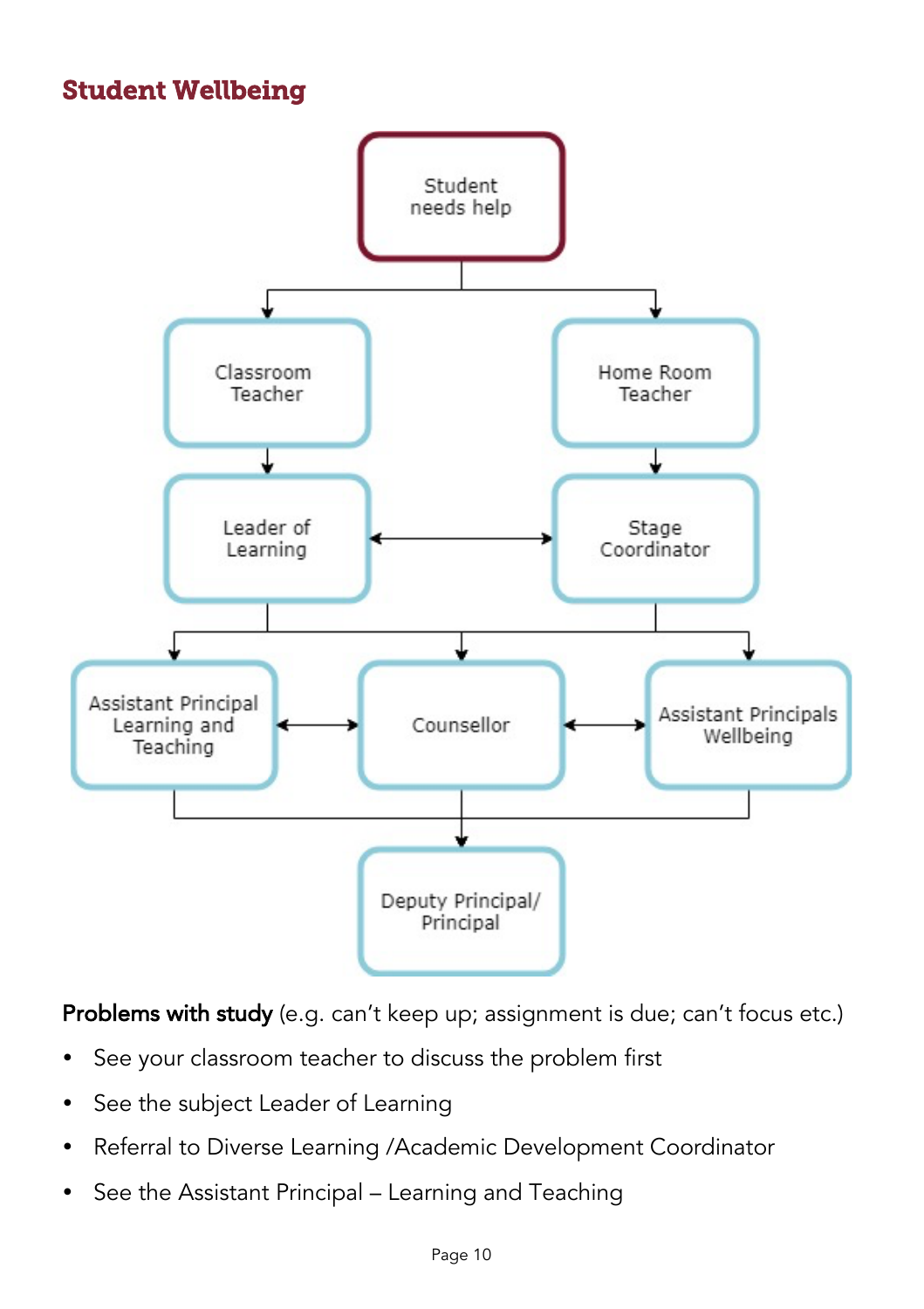Problems other than study (e.g. personal problems hampering your progress, bullying; conflict with other students)

- See your Home Room Teacher
- See your Stage Coordinator
- Referral to Counsellors
- See the Assistant Principals Wellbeing

Remember: You are always welcome to see the Principal.

## You have a right to feel safe and be safe

If you are being bullied, here are some ideas about what you can do.

## Talk to someone about it

- Find a trusted friend, teacher or carer who will listen to how you feel and be supportive.
- Talk to your friends; they can help you tell a teacher or your parents or just help you feel better.
- Talk to your parents; tell them what is happening.
- Talk to your teacher or another staff member; tell them what is happening. You can do this confidentially by seeing them during a recess break.
- If you don't feel you can talk to someone face to face, you can go online to the Kids Helpline at www.kidshelp.com.au or you can call the Kids Helpline on 1800 55 1800 and speak to a counsellor.

## Try a few strategies that have worked for others

Only try these if you are not in any immediate danger of being physically hurt and you feel confident you can do them.

- Ignore the bullying turn your back and walk away.
- Act unimpressed or pretend you don't care about what they say or do to you. You could say, 'Okay, whatever' and then walk away.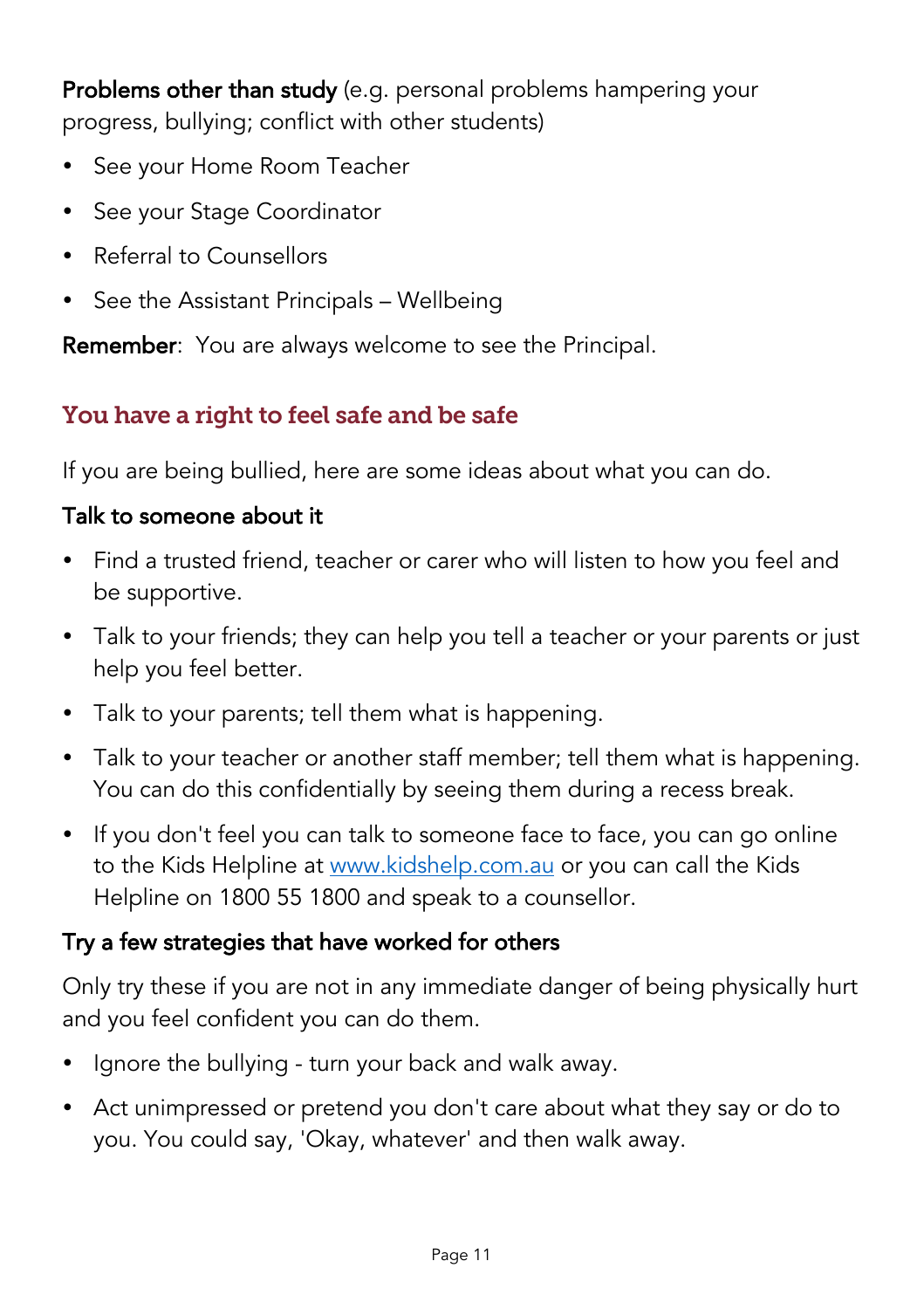- Use strong, assertive statements, starting with the word 'I' and using a strong confident voice, for example, 'I want you to stop talking to me like that' or 'I want you to stop doing that'.
- Use 'fogging', which means make a joke or funny comment that makes the bully think you don't care about what they say.
- Ask your friends to speak up for you. And do the same for them.

## Try to stay positive

- Focus on all the things that you do well, the people who like you and the people who care about you.
- Write down your thoughts and feelings about the bullying to help you think clearly about what you can do.

## Hang out with your friends and with people who help you feel good about yourself

- Good friends respect, encourage and support you.
- Good friends care for your wellbeing and are fun to be around.
- You can make new friends by respecting, encouraging and supporting others.

## Try to sort out the problem behind the bullying

If you feel safe to do so, talk with the other people involved and ask them how you might be able to sort out the problem together.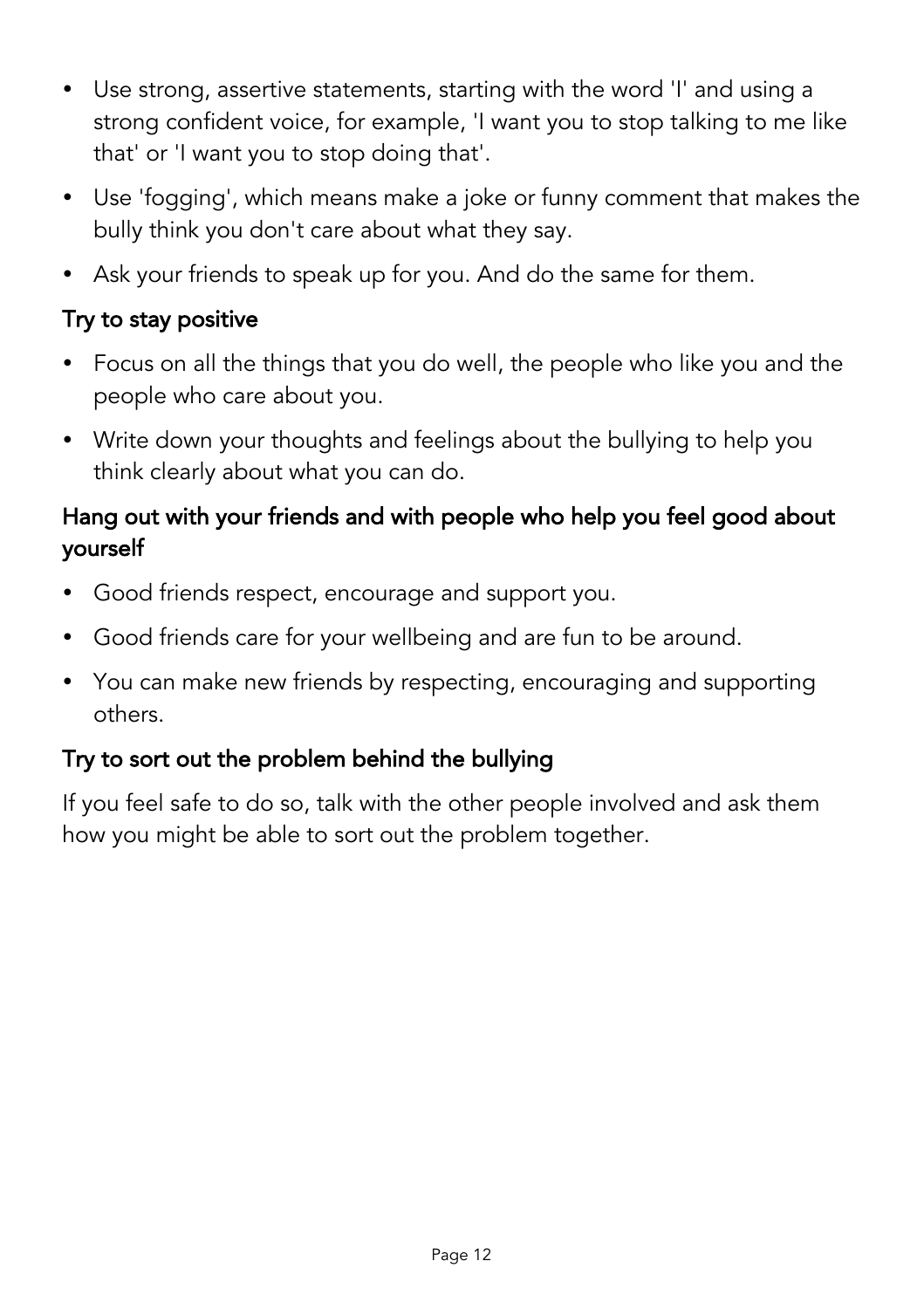# Student rights and responsibilities

| <b>Rights</b>                                                                                                                                                                                                                                                           | Responsibilities                                                                                                                                                                                                                                                                                                                                                                                                                              |
|-------------------------------------------------------------------------------------------------------------------------------------------------------------------------------------------------------------------------------------------------------------------------|-----------------------------------------------------------------------------------------------------------------------------------------------------------------------------------------------------------------------------------------------------------------------------------------------------------------------------------------------------------------------------------------------------------------------------------------------|
| I have the right to be happy and<br>to be treated with<br>understanding.                                                                                                                                                                                                | I have the responsibility to treat others with<br>understanding - not to laugh at others, tease<br>others or try to hurt their feelings.                                                                                                                                                                                                                                                                                                      |
| I have the right to be treated<br>with respect and politeness.                                                                                                                                                                                                          | I have the responsibility to treat others<br>politely and with respect. I have the<br>responsibility to respect the authority of<br>College staff. If necessary, I should be able to<br>disagree without being disagreeable.                                                                                                                                                                                                                  |
| I have the right to obtain<br>maximum benefit from all<br>lessons and classes - other<br>students ought not to deprive<br>me of this by their behaviour. I<br>have the right to learn without<br>interference. I have the right to<br>participate in school activities. | I have the responsibility to cooperate with<br>College staff and other students to make sure<br>that lessons proceed and that I keep up-to-<br>date with required work. I have the<br>responsibility to behave so as to interfere with<br>other students' rights to learn. I also have the<br>responsibility to be punctual, to attend school<br>regularly and to take part in activities that will<br>be of benefit to me and to the school. |
| I have the right to be safe.                                                                                                                                                                                                                                            | I have the responsibility to make the school<br>safe by not threatening, hitting, or hurting<br>anyone in any way.                                                                                                                                                                                                                                                                                                                            |
| I have the right to expect my<br>property to be safe.                                                                                                                                                                                                                   | I have the responsibility to not steal, damage<br>or destroy the property of others.                                                                                                                                                                                                                                                                                                                                                          |
| I have the right to not have my<br>good health habits interfered<br>with.                                                                                                                                                                                               | I have the responsibility to not smoke, take<br>alcoholic drinks or drugs, or encourage other<br>students to do so.                                                                                                                                                                                                                                                                                                                           |
| I have the right to have a<br>pleasant, clean and well-<br>maintained school (buildings and<br>grounds).                                                                                                                                                                | I have the responsibility to care for the school<br>environment - to keep it neat and clean and<br>to be prepared to remove litter.                                                                                                                                                                                                                                                                                                           |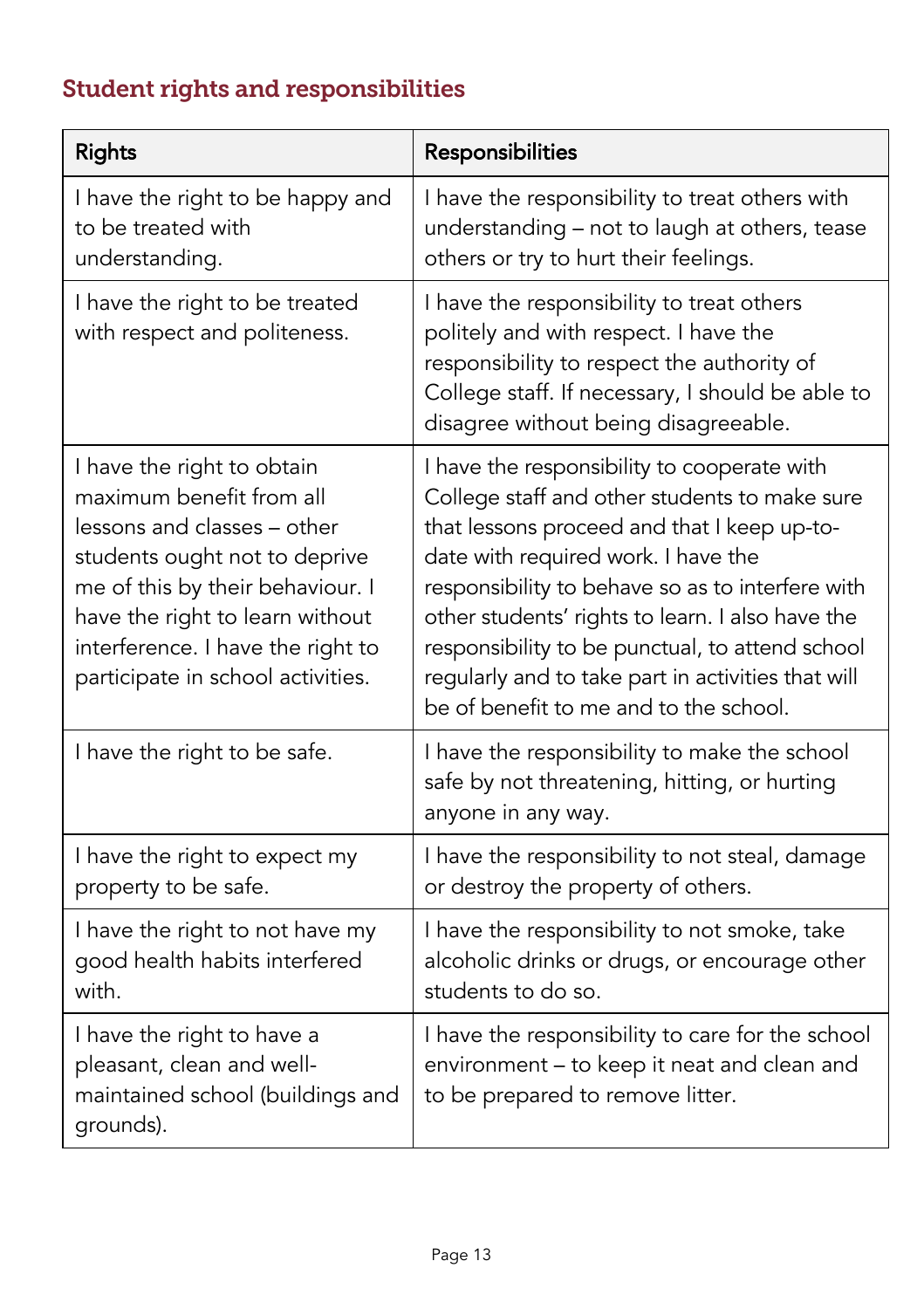# When you need help

| Support and resources for parents and students                                            |                                                                                                    |
|-------------------------------------------------------------------------------------------|----------------------------------------------------------------------------------------------------|
|                                                                                           | Australian Drug Foundation www.adf.org.au or 1300 858 584                                          |
| <b>Beyond Blue</b>                                                                        | www.beyondblue.org.au 1300 224 636<br>Information and support for those concerned about depression |
| <b>Black Dog Institute</b><br>Specialist expertise in depression and bipolar disorder     | www.blackdoginstitute.org.au 02 9382 4530                                                          |
| <b>Boys Forward</b>                                                                       | www.boysforward.com<br>Information about the education and development needs of boys               |
| <b>Bullying No Way</b>                                                                    | https://bullyingnoway.gov.au/                                                                      |
| Centacare<br>Counselling and advice for families and individuals                          | www.centacare.org.au 1300 138 070                                                                  |
| eSafety Commissioner                                                                      | www.esafety.gov.au<br>Advice for parents and carers to help children have safe online experiences  |
| Facebook Help                                                                             | www.facebook.com/help                                                                              |
| <b>Facebook Safety for Youth</b>                                                          | www.facebook.com/safety/youth                                                                      |
| Headspace                                                                                 | https://headspace.org.au/                                                                          |
| Kids Help Line                                                                            | www.kidshelp.com.au 1800 551 800<br>24-hour online and phone counselling service for young people  |
| Lifeline<br>Free phone counselling for all ages                                           | www.lifeline.org.au 13 11 14                                                                       |
| <b>Michael Carr-Gregg</b><br>Information and links for parents, young people and teachers | https://michaelcarrgregg.com/                                                                      |
| Moodgym<br>Individual web-based program for treating depression                           | www.moodgym.com.au                                                                                 |
| Reachout                                                                                  | https://au.reachout.com/<br>Information for young people about topics relevant to adolescence      |
| <b>Reframe Youth Service</b>                                                              | www.communitylinks.org.au/reframe/                                                                 |
| Relationships Australia<br>Relationship support services for families and individuals     | www.relationships.org.au/ 1300 364 277                                                             |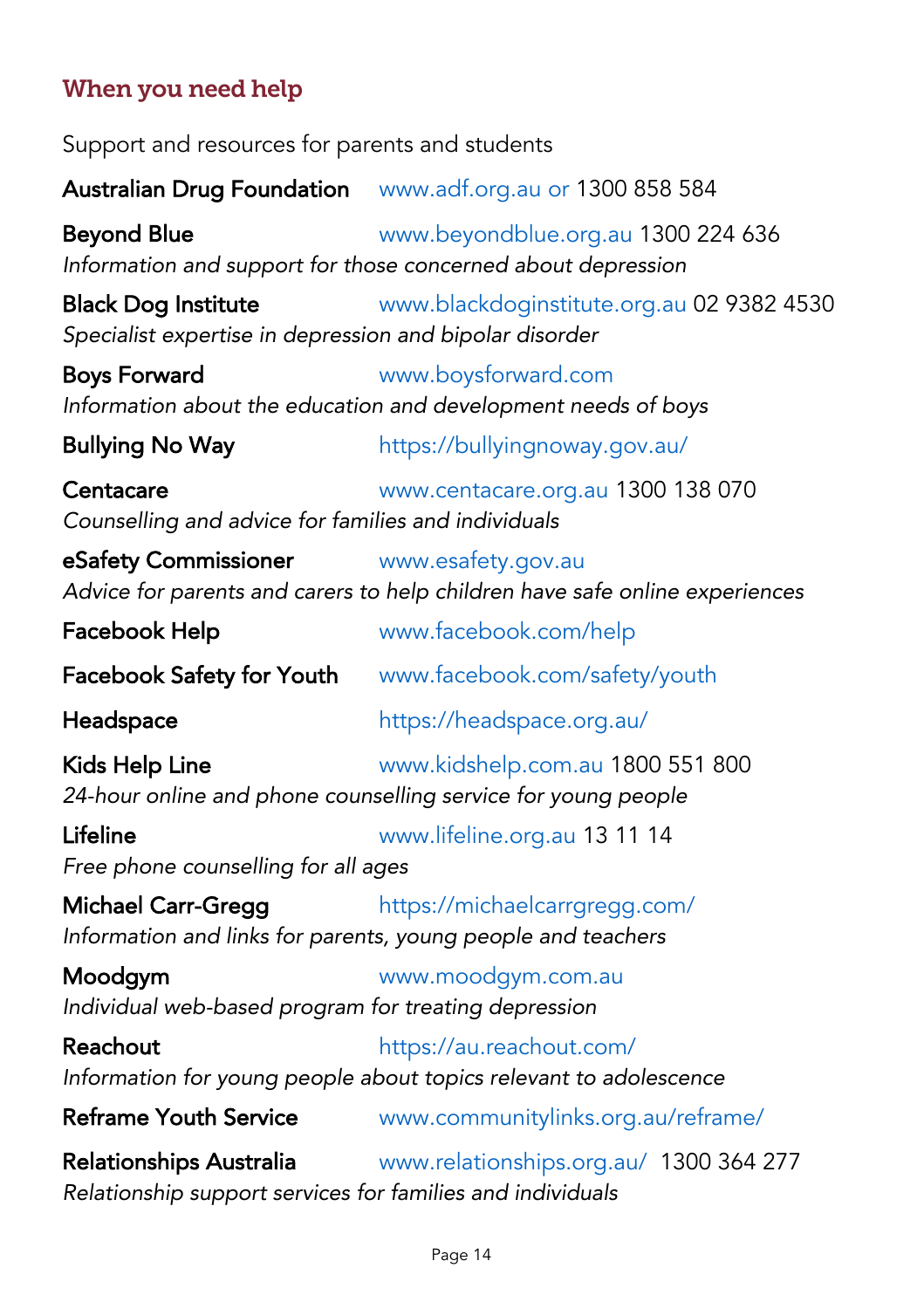## Behaviour

Each student commences their time at the College with 10 merits. Students lose merits for inappropriate behaviour, which can be earned back when they are able to demonstrate improved and appropriate behaviour.

#### Merit loss

Incidents incurring a loss of merits are managed by the relevant Leader of Learning, Stage Coordinator or member of the Leadership Team. The details of the incident and the loss of merits are recorded in the student database system and parents/caregivers are contacted by telephone and sent a letter to advise them of the incident and the consequences.

Students must have, and remain on, a full complement of ten merits to be eligible to participate in the following activities:

- 1. Buddy Leader and Year 12 Leadership
- 2. Trialling for and representing the College in a firsts sporting team
- 3. Auditioning and performing in the College musical or play
- 4. Voluntary excursions or trips.

In addition, students must have five or more merits to participate in any extracurricular activity (excluding Pi Shop and before/after school study).

Please note: a merit status of four (4) or less may trigger a suspension and a merit status of zero (0) may trigger a review of enrolment.

#### Merit reviews

Merit reviews are held twice per term. Students who have lost merits are encouraged to participate in the process with the hope of regaining merits. Stage Coordinators can assist with the process.

#### Behaviour code

|                                                       | Possible         |
|-------------------------------------------------------|------------------|
| Rule/rationale                                        | consequences     |
| Safety                                                |                  |
| Each subject area and teacher have different teaching | • Detention      |
| strategies and expectations. Students are to respect  | • Loss of merits |
| individual teacher and faculty rules.                 | · Isolation      |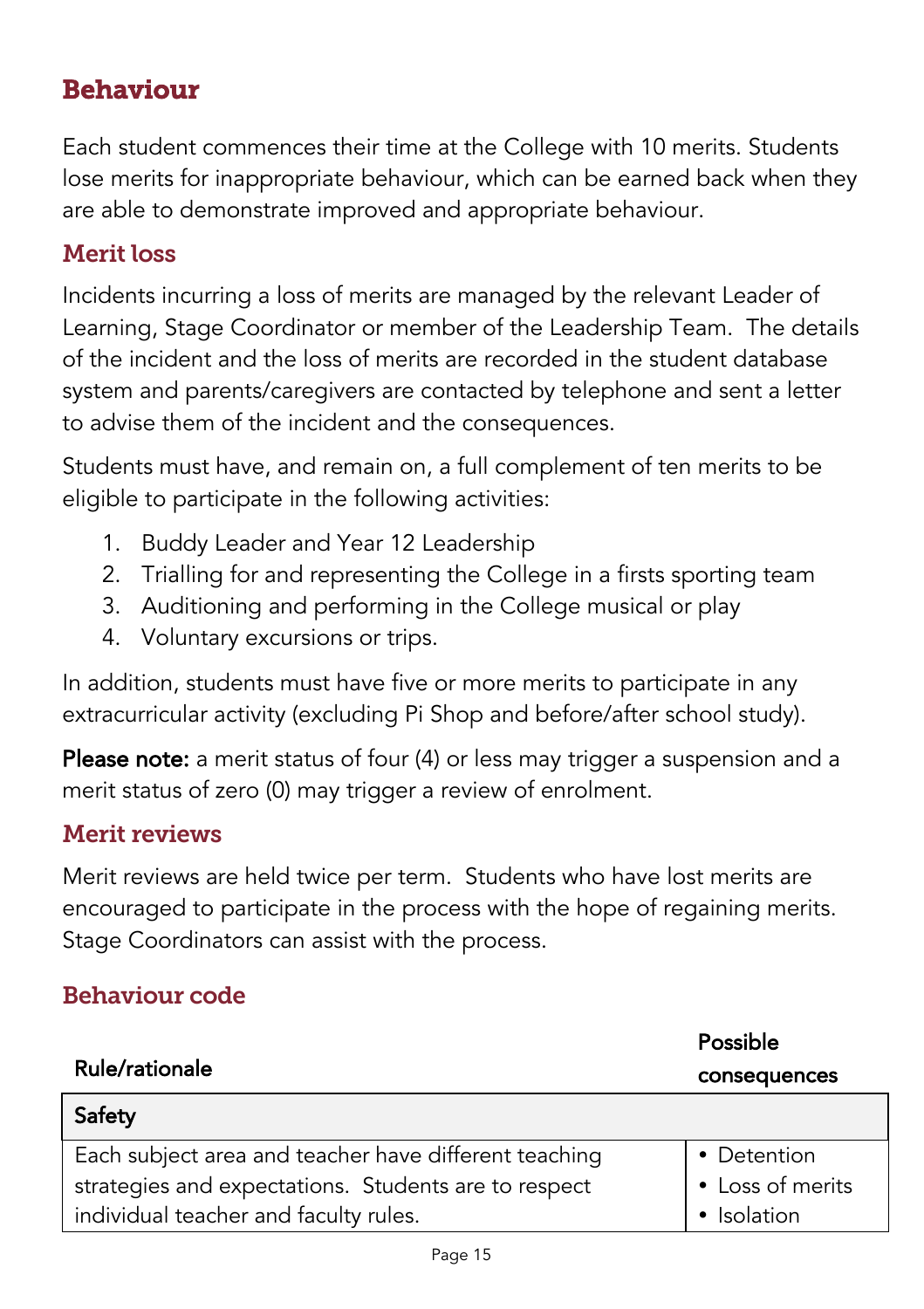| Attendance                                                                                                                                                                                                                                                                                                                                                                                                                                                                                                                                                                                                                                                             |                                                                                                                              |
|------------------------------------------------------------------------------------------------------------------------------------------------------------------------------------------------------------------------------------------------------------------------------------------------------------------------------------------------------------------------------------------------------------------------------------------------------------------------------------------------------------------------------------------------------------------------------------------------------------------------------------------------------------------------|------------------------------------------------------------------------------------------------------------------------------|
| Attendance at lessons is a legal requirement and is essential<br>for successful learning. Being punctual promotes a positive<br>learning environment for everyone.<br>Students must be punctual and attend all of their lessons.<br>All absences must be explained by a note or SMS from a<br>parent/caregiver.<br>Students needing to leave during the day must have a<br>note from a parent/caregiver and this note must be<br>signed by the student's home room teacher.<br>Students must bring the all necessary books and<br>equipment, including appropriate attire to each class.<br>Students may attend lockers before and after school, and<br>during breaks. | • Detention<br>• Loss of merits<br>• Parents notified<br>• In the case of<br>truancy, parents<br>and authorities<br>notified |
| Out of bounds areas                                                                                                                                                                                                                                                                                                                                                                                                                                                                                                                                                                                                                                                    |                                                                                                                              |
| The areas below are not supervised by staff and it is not safe<br>for students to enter them. They are out of bounds unless a<br>student has permission and is under the supervision of staff:<br>Classrooms<br>Inside McGrath Hall or Multipurpose Hall<br>Behind the squash courts<br>$\bullet$<br>Performing Arts area<br>٠<br>Heart lawn and surrounding roads<br>$\bullet$<br>I-Block corridor<br>Dam and jetty<br>٠<br><b>Bosco Carroll building</b><br>٠<br>All car parks<br>Outside school fences<br>Constructions zones                                                                                                                                       | • Detention<br>• Loss of merits<br>• Parents<br>contacted                                                                    |
| Passive areas                                                                                                                                                                                                                                                                                                                                                                                                                                                                                                                                                                                                                                                          |                                                                                                                              |
| Passive areas are places where students are entitled to a<br>quiet environment, without disruption by activities such as<br>ball games.<br>The only areas where activities such as ball games are<br>permitted are:<br>A-Block quads, Ched, hockey fields, ovals.                                                                                                                                                                                                                                                                                                                                                                                                      | • Detention<br>• Loss of merits<br>• Parents<br>contacted                                                                    |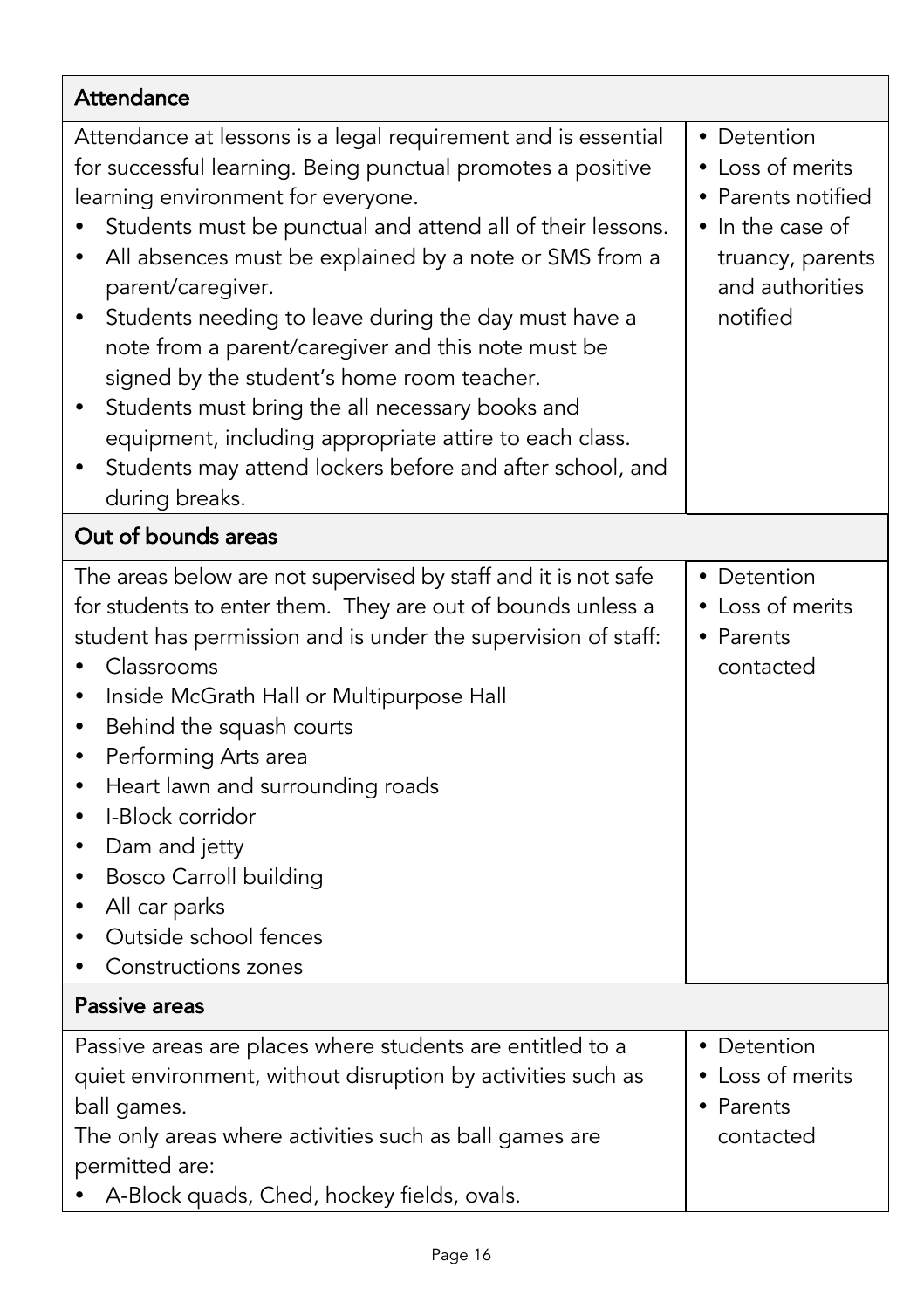| <b>Bullying and harassment</b>                                                                                                                                                                                                                                                                                                                                                                                                                                                                                                                                                                                |                                                                                                                       |
|---------------------------------------------------------------------------------------------------------------------------------------------------------------------------------------------------------------------------------------------------------------------------------------------------------------------------------------------------------------------------------------------------------------------------------------------------------------------------------------------------------------------------------------------------------------------------------------------------------------|-----------------------------------------------------------------------------------------------------------------------|
| Bullying and harassment, whether physical, verbal or of<br>another type, are not acceptable behaviours in this school.<br>All students and staff have rights and responsibilities for the<br>ways in which they behave towards each other and the ways<br>they make each other feel.<br>Students must not behave towards others in any way that<br>interferes with their happiness or safety. Allegations of<br>harassment and bullying will be dealt with promptly.                                                                                                                                          | $\bullet$ Loss of merits<br>• Suspension<br>• Students and<br>parents<br>interviewed<br>• Termination of<br>enrolment |
| <b>Banned</b> items                                                                                                                                                                                                                                                                                                                                                                                                                                                                                                                                                                                           |                                                                                                                       |
| Bringing dangerous items, substances or materials to school<br>is forbidden and may be against the law.<br>Students must not bring any of the following items to school<br>or any school event:<br>explosives, including fireworks<br>weapons and blades, including replicas, unless required<br>$\bullet$<br>for legitimate school purposes<br>cigarettes, including e-cigarettes (vapes)<br>٠<br>chemicals/aerosols<br>lasers.<br>Students must not bring, consume, or present at school or<br>any school event, under the influence of:<br><b>ALCOHOL</b><br><b>ENERGY DRINKS</b><br><b>ILLICIT DRUGS.</b> | • Items<br>confiscated<br>· Suspension<br>• Termination of<br>enrolment                                               |
| Personal property                                                                                                                                                                                                                                                                                                                                                                                                                                                                                                                                                                                             |                                                                                                                       |
| Personal property is easily lost, broken and could be stolen.<br>Students must not bring valuable, non-essential property to<br>school.<br>Students must be respectful of the property of others and<br>must not wilfully damage any property, including school<br>property.                                                                                                                                                                                                                                                                                                                                  | • Items<br>confiscated<br>• Replacement or<br>repair of school<br>property<br>Loss of merits<br>Suspension            |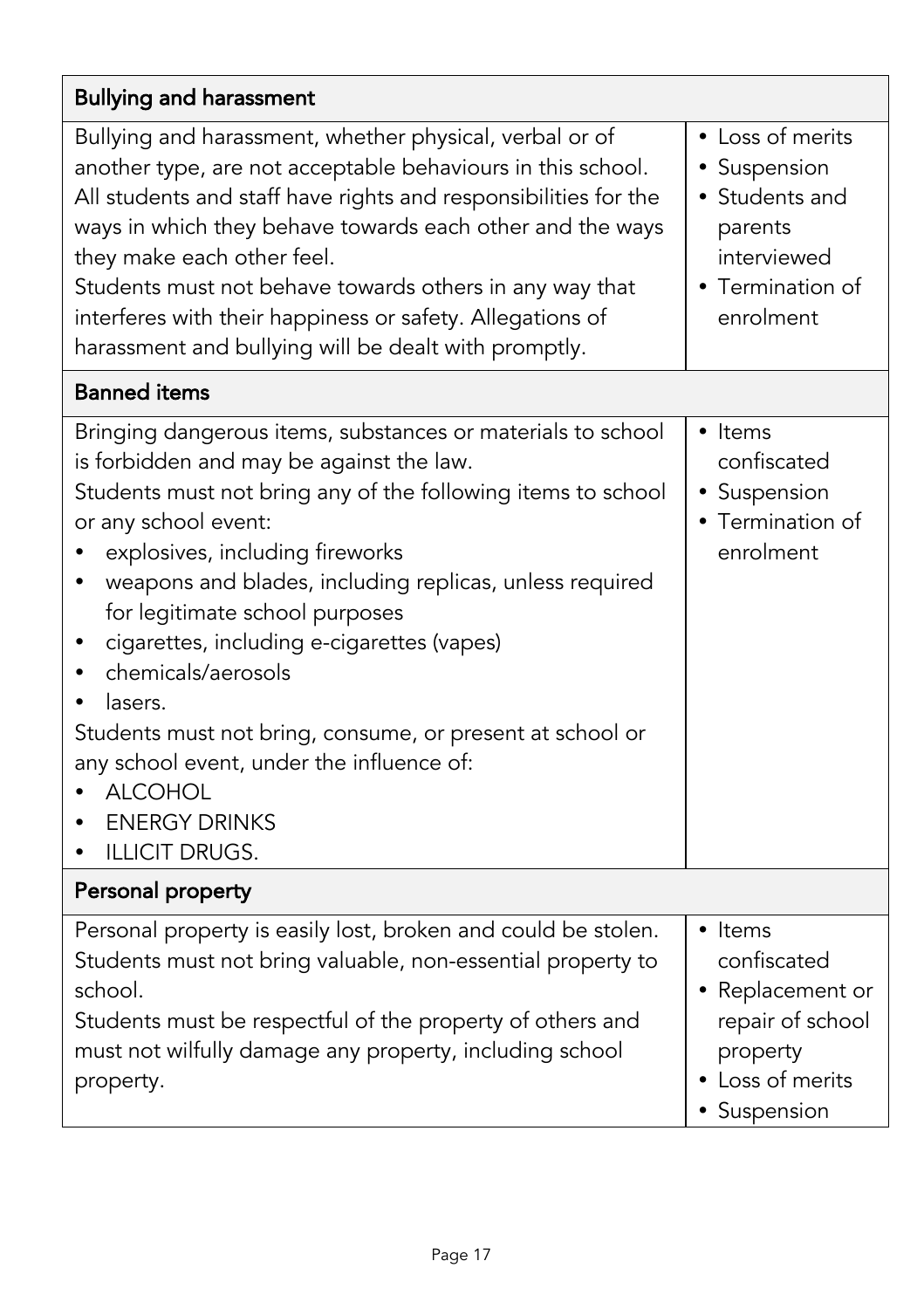| Personal electronic devices                                                                                                                                                                                                                                                                                                                                                                                                                                                                                                                                              |                                                                                                               |
|--------------------------------------------------------------------------------------------------------------------------------------------------------------------------------------------------------------------------------------------------------------------------------------------------------------------------------------------------------------------------------------------------------------------------------------------------------------------------------------------------------------------------------------------------------------------------|---------------------------------------------------------------------------------------------------------------|
| Use of these devices can be anti-social and, unless being<br>used for educational purposes, may distract students from<br>their school work. Personal devices brought to school must:<br>only be used in accordance with the Student ICT Usage<br>Policy<br>not be used for personal purposes between 8.45am and<br>٠<br>3.30pm<br>not be used to contact parents unless approved by a staff<br>٠<br>member, e.g. returning from an excursion.                                                                                                                           | • Items<br>confiscated<br>• Other<br>consequences<br>in accordance<br>with student<br>behaviour<br>procedures |
| College diary                                                                                                                                                                                                                                                                                                                                                                                                                                                                                                                                                            |                                                                                                               |
| All students are expected to use their diary to assist them to<br>enhance, support and develop their organisational skills for<br>optimal academic outcome.<br>Diaries are to be brought to each lesson each day<br>Diaries will be checked regularly to ensure they are being<br>$\bullet$<br>used effectively and monitored by Stage Coordinator or<br>Academic Development Coordinator.<br>Inappropriate graffiti is not permitted. If graffiti cannot be<br>٠<br>removed, students may need to pay for a replacement<br>diary (\$10).                                | • Parents<br>contacted and<br>concerns raised<br>• Replacement<br>cost of diary                               |
| Unacceptable activities                                                                                                                                                                                                                                                                                                                                                                                                                                                                                                                                                  |                                                                                                               |
| Participation in unacceptable activities may be:<br>unsafe<br>illegal<br>٠<br>unhealthy<br>٠<br>anti-social<br>$\bullet$<br>damaging to the student and the school's reputation<br>٠<br>The following are examples of unacceptable activities:<br>climbing on buildings or trees<br>throwing objects, e.g. stones, sticks, fruit, water bombs<br>spitting<br>fighting<br>using inappropriate language<br>٠<br>inappropriate displays of affection<br>٠<br>inappropriate behaviour while in school uniform<br>negative and intimidatory behaviour in large groupings<br>٠ | • Detention<br>• Loss of merits<br>• Suspension<br>• Parents notified                                         |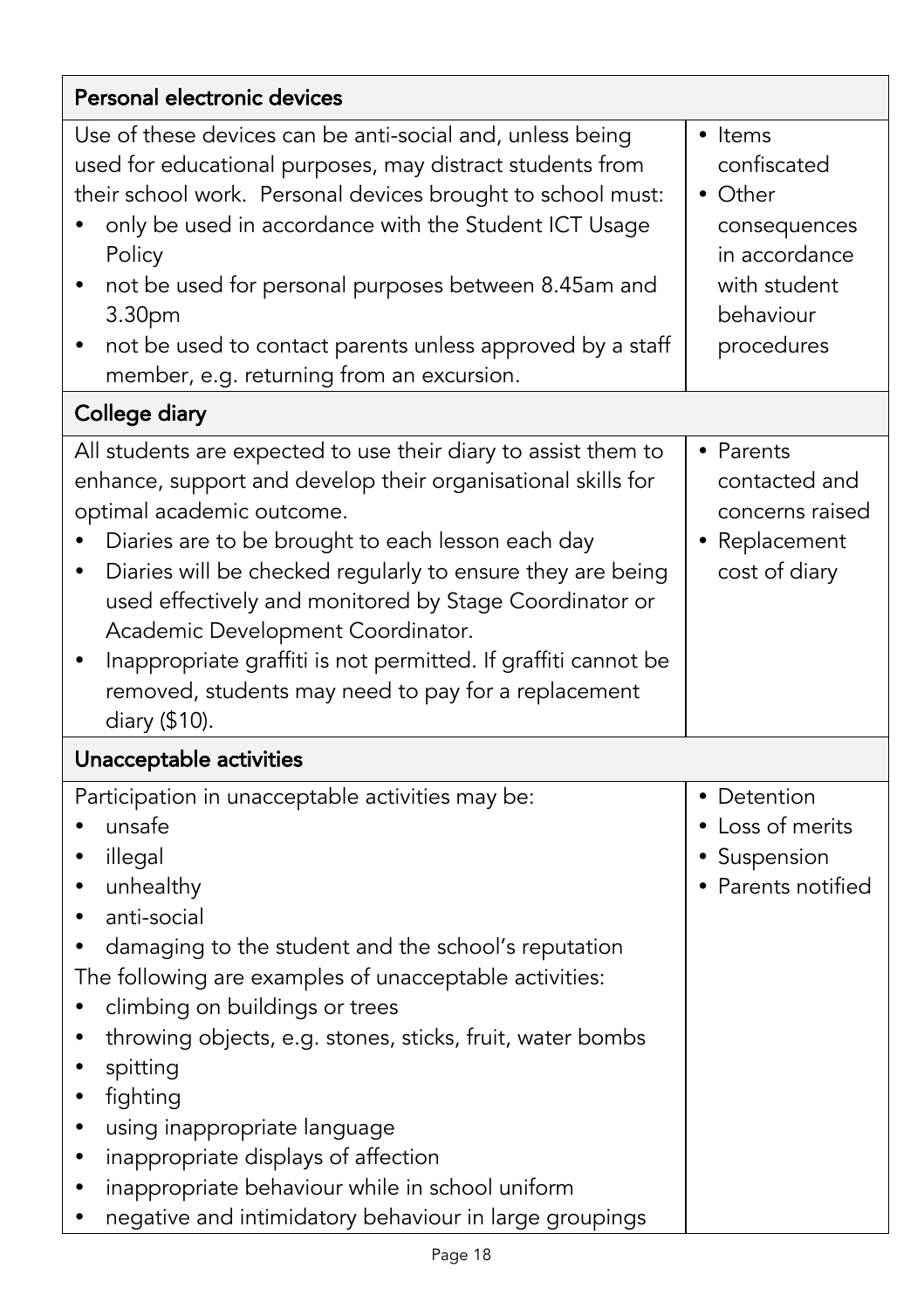# Student Services

Hours: 8.00am–4.30pm Monday to Friday

Phone: 4861 0528 or 4861 0587

**Email:** studentservices@chevalier.nsw.edu.au.

## Requests handled by Student Services

- Student 'sign in' and 'sign out' (on late arrival or leaving school early)
- Appointments to see staff
- Lost property
- Permission note return plus spare permission notes
- Any communication between parents and students
- Collection of confiscated items
- Replacement student ID cards (library cards)
- Student driving permits (Year 11 and 12 students)
- Senior secondary student and proof of age concession cards
- Assessment extension application forms
- Illness/misadventure appeal forms for senior exams and assessments
- Change of subject forms (via Ms Graham or Mr Langdon)

Most forms are available from the pigeonholes in the Student Services foyer.

## Attendance

The *Education Act 1990* requires that parents ensure their children are enrolled at, and regularly attend school, from the age of 6 to 17 years (with some exceptions). The *NSW Education Standards Authority* also requires satisfactory attendance by a student for them to be eligible for a *Record of School Achievement* (Year 10) or *Higher School Certificate* (Year 12).

## SMS system – 0419 829 442

An SMS system is used to notify parents when their child is marked absent from school by the Home Room teacher and this absence is unexplained. Parents can respond to the text to explain or query the absence.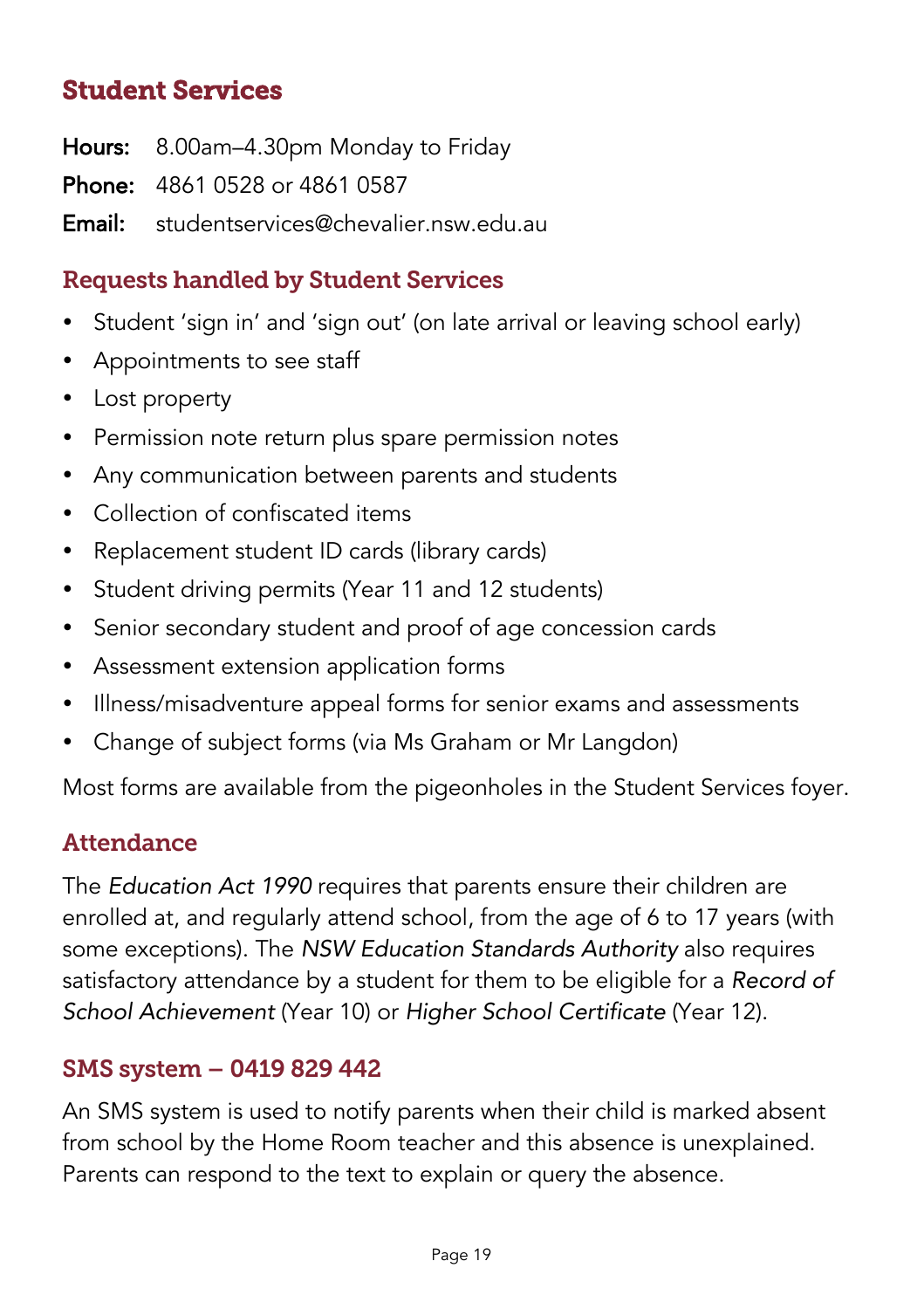Parents are encouraged to use the **SMS system** to send a text ahead of the day that your child will be absent. If the absence is unforeseen, please send an SMS as soon as possible, preferably on the morning of the absence.

If you send an SMS advising of a full day's absence, a note is not required. Please note that a telephone call does not replace the need for an absence note or a text message.

## Absences from school

If a student has been absent from the College, a parent/caregiver is required to explain the absence on the student's return. This explanation should be in the form of an SMS or note to the student's home room teacher. The explanation should include the student's:

- full name
- home room
- student ID number
- reason for the absence

The Principal may request a medical certificate if the period of absence is more than five days or if the Principal is not satisfied with the explanation. A medical certificate is required if a student is in Year 10, 11 or 12 and has missed an assessment task during the absence. The procedures relating to assessment task absences are published in the Student Academic Handbooks, which are located on the College website - Parent Essentials / Academic Information.

# Late for school

Any student who arrives late (after 8.50am) must go directly to Student Services.

## If you have a note from your parents explaining your late arrival:

- scan your student ID card using the scanner on the Student Services desk and follow the prompts on the touch screen
- give your note to Student Services staff and proceed to class.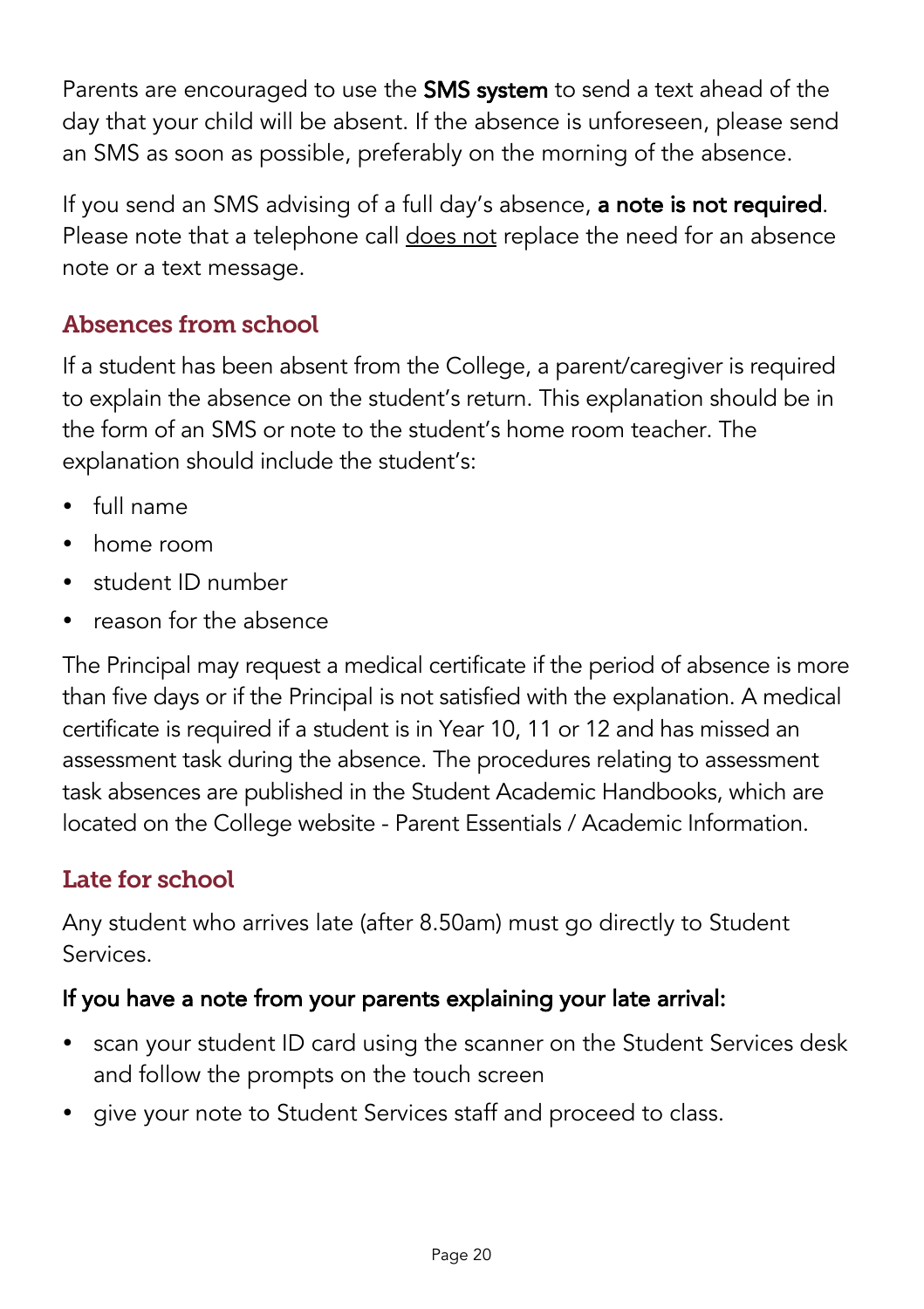## If you do not have a note:

- scan your student ID card using the scanner on the Student Services desk and follow the prompts on the touch screen
- take the printed late explanation form home to be signed by your parent
- return the form to your home room teacher on the next school day.

## OR

 your parent/caregiver may send an SMS to the College before 3.00pm on the day of your late arrival.

Any student who does not have their late arrival explained by their parent within the above timeframe may be placed on a lunchtime Coordinator's Detention. If you have a good reason for not having your lateness explained, see Student Services staff before the beginning of period 2.

## Appointment/leaving early

Students who need to leave the College during school hours, for any reason (e.g. medical or dental appointments), must report to Student Services to 'sign out'.

Bring a note from your parent/caregiver and have it signed by your home room teacher (during home room) or your Stage Coordinator (on meeting or assembly days). The note should include:

- full name
- the reason you are leaving the College during the day
- the time you will be leaving
- if you are returning.

Students must inform their class teacher that they will be leaving during a lesson by showing them the note. Present the note to the Student Services office when 'signing out' and scan your student ID card using the scanner (follow the prompts on the touch screen)

If the student returns, rescan your student ID card at Student Services to 'sign in'.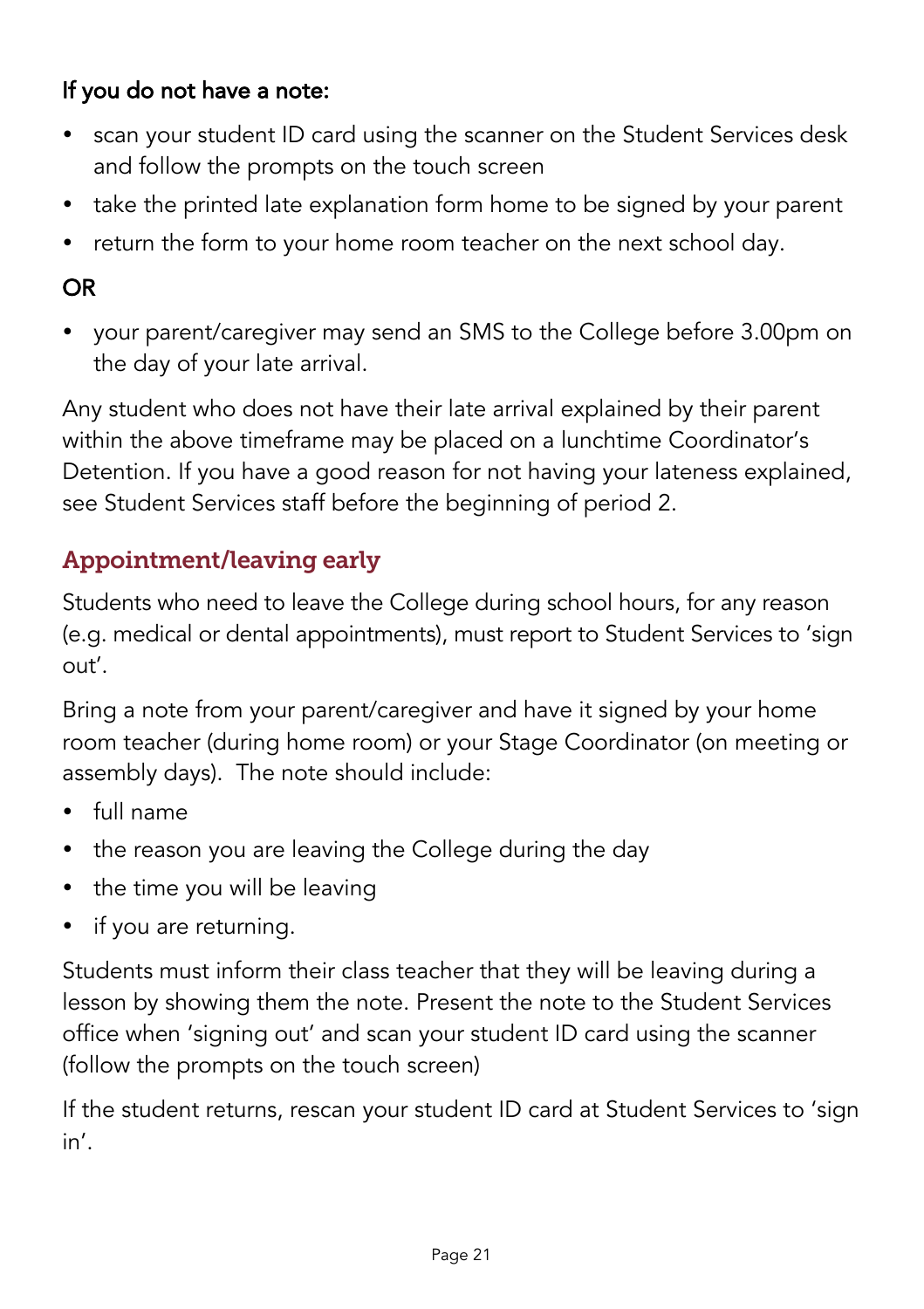## Absences and assessment tasks

Students must refer to and follow the procedures for special consideration when an absence affects their ability to complete an assessment task at the scheduled time. Procedures can be found in the Student Academic Handbook, located on the College website - Parent Essentials / Academic Information**.**

# Holidays and other leave during school terms

Families are encouraged to holiday or travel during school vacations.

If necessary travel or other circumstances will keep a student away from school for an extended period of time (five school days or more), parents/caregivers must request leave from the Principal, in writing, at least two weeks prior to the time of the requested leave.

Requests can be emailed to the Principal's Assistant at office@chevalier.nsw.edu.au and should include the dates for leave and reason for the absence. The Principal will review the request and advise in writing whether or not the request has been approved.

When students are granted leave, this is usually done on the proviso that assessment and classwork are undertaken before or during the leave of absence. Assessment task extensions are not granted to students who take approved or non-approved leave unless there are substantiated compassionate grounds.

## Communication between parents and students during school hours

Students needing to contact parents are to come to Student Services and the staff will make the call for them.

Parents needing to contact their child are to call Student Services and the staff will have the message delivered to their child in class. Please allow time for the message to be delivered as the campus is large and it can take time to locate a student.

Between 8.50am and 3.30pm, students must not use mobile phones and BYO devices for personal use. Disciplinary action may be taken if a student is discovered using their mobile phone. This action may includes, but is not limited to, confiscation of the mobile device.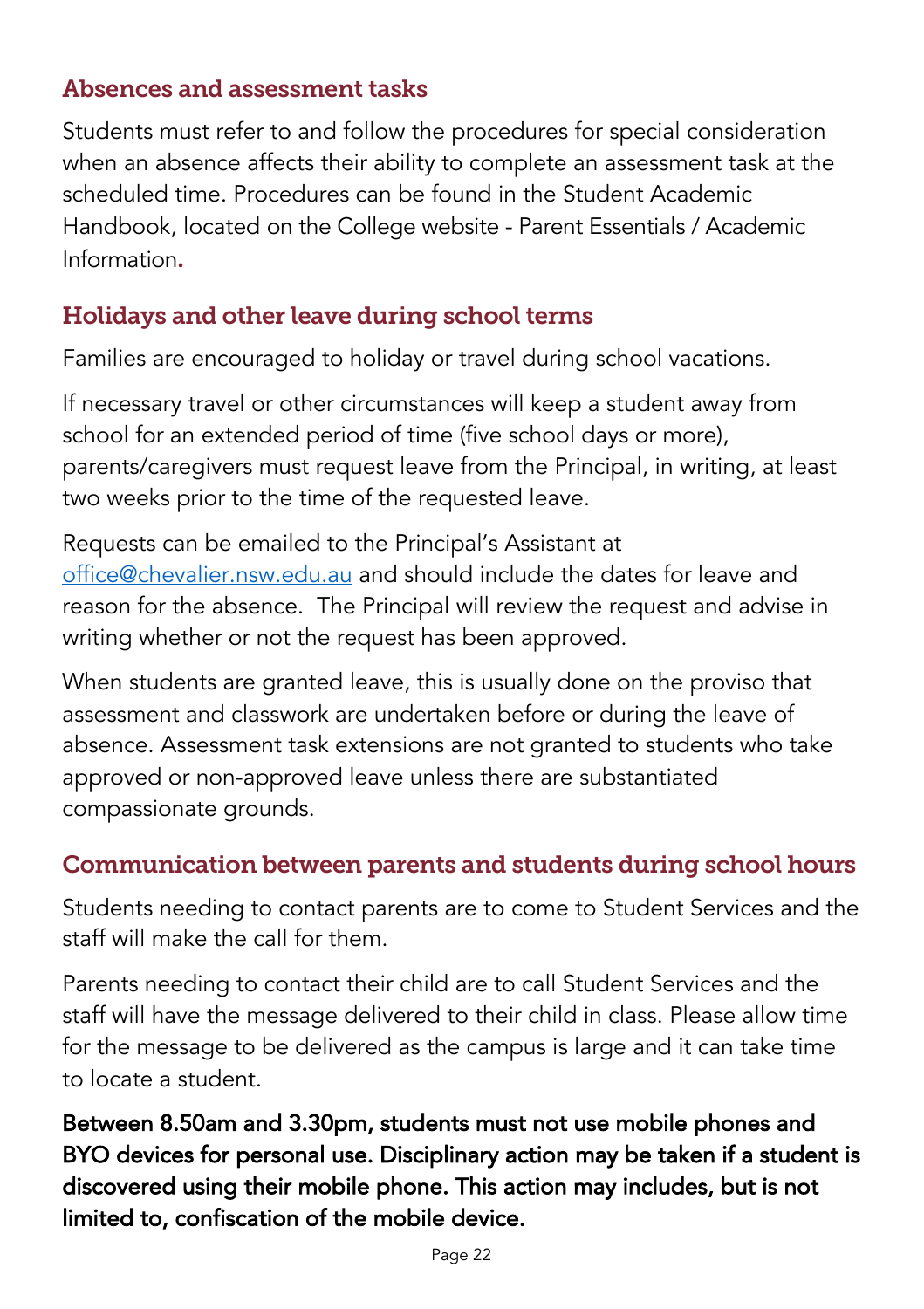## Lost property

Please label ALL belongings. Labelled items are returned via the runners. Unclaimed lost property is recycled or disposed of after one term.

Students looking for lost items should check the area where they think they left the item and check with their teachers. If the item is not there, students should come to Student Services and ask if it has been handed in.

If the item has been left on the school bus, Student Services staff can phone the bus company and ask them to check with the driver.

Students should not leave belongings at school overnight, on weekends or during holidays, or on the top of lockers out of school hours, as these items will be collected as lost property.

## Confiscated items

Anything confiscated from a student will be held at Student Services. After the designated time, a student may sign out the item. If a parent wishes to collect the item prior to the release date, they must speak to the student's Stage Coordinator who will contact Student Services to release the item.

#### Permission notes

Permission notes must be returned to Student Services by the specified return date. There is a 'drop-off' pigeonhole in the Student Services foyer.

Permission notes that require a payment must be paid online and the permission note returned to Student Services.

If you have any questions regarding your permission notes, please ask the Student Services staff.

## Appointments

Students wishing to see the following staff will need to check their availability with Student Services: Counsellors (Ms Mangelsdorf, Ms Webster), Ms Graham, Mr Langdon, Ms Tipping, Ms Clunn, Mr Lane.

Extra Curriculum Administrator's office is located in C1.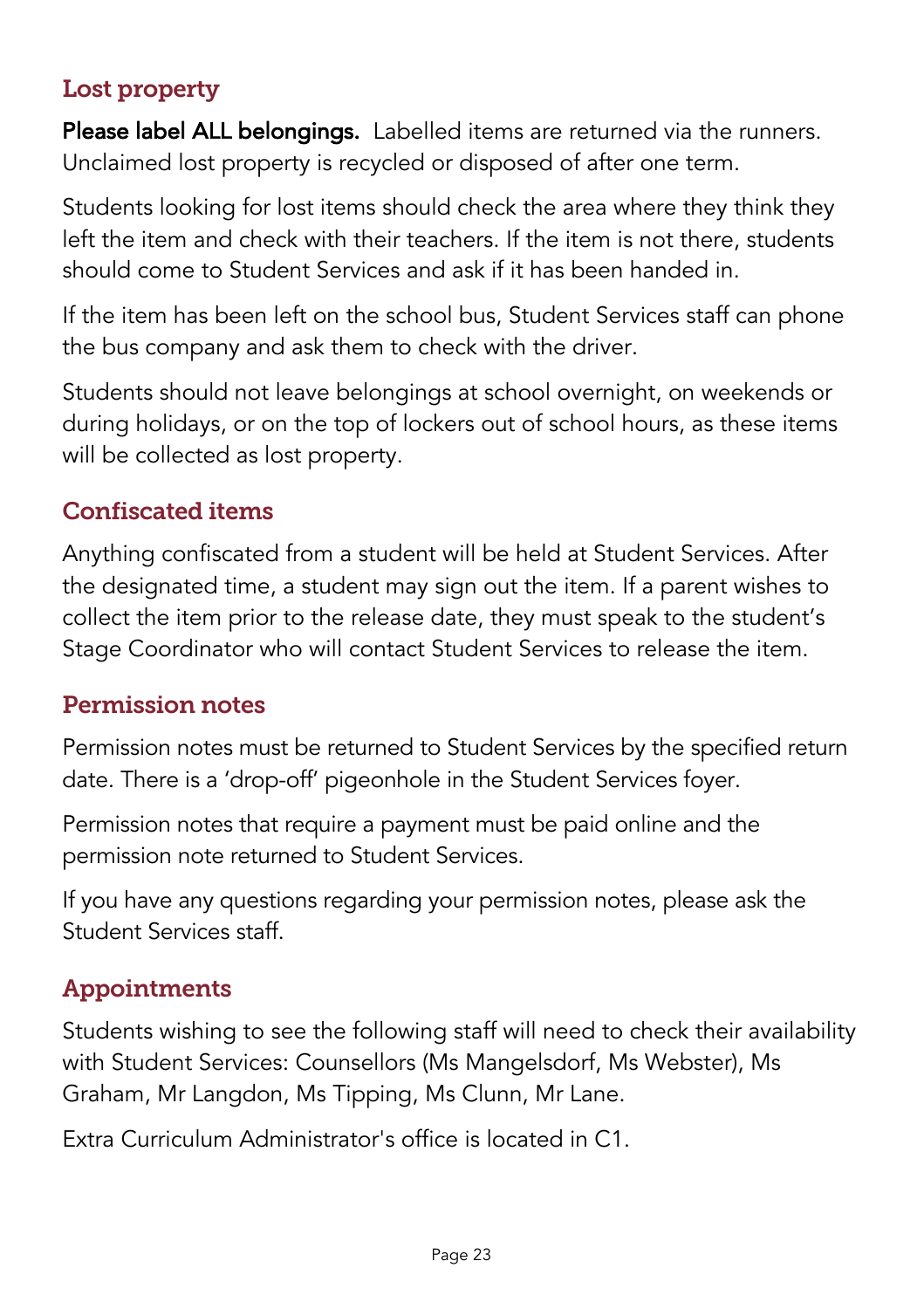## Student ID cards

Student ID cards are issued every second year and are used to hire textbooks or resources from the library. Replacement cards can be ordered at Student Services and cost \$2.00.

## Dropping-off and picking-up students

- Please use Pick-up Point A (enter from Moss Vale Road) or Pick-up Point B (enter from Eridge Park Road) to drop-off and pick-up your child. Ensure your child knows which pick-up area you will use – to ensure student safety and continuous traffic flow.
- Charlotte Street car park is NOT to be used to drop-off or pick-up your child at the beginning or end of a school day.
- Charlotte Street car park can ONLY be used during the school day to drop off or pickup your child from Student Services or First Aid. Please use the designated short-term parking spaces.

## Driving Permits

Year 11 and 12 students who intend to drive to and/or from school need a Chevalier College Student Driving Permit. The application form can be collected and returned to Student Services. Each student listed as a passenger on the application form must have signed parental permission (on the form).

- 1. Red Driving Permit
	- When students first obtain their drivers licence, they may apply for a College Red Driving Permit. While on a Red Driving Permit, students may have sibling passengers only.
- 2. Green Driving Permit
	- After holding a Red Driving Permit for three consecutive months, students may apply for a Green Driving Permit, which will allow them to drive siblings and/or other Year 11 or 12 students (only).

Make sure permits are displayed, as vehicles will be checked.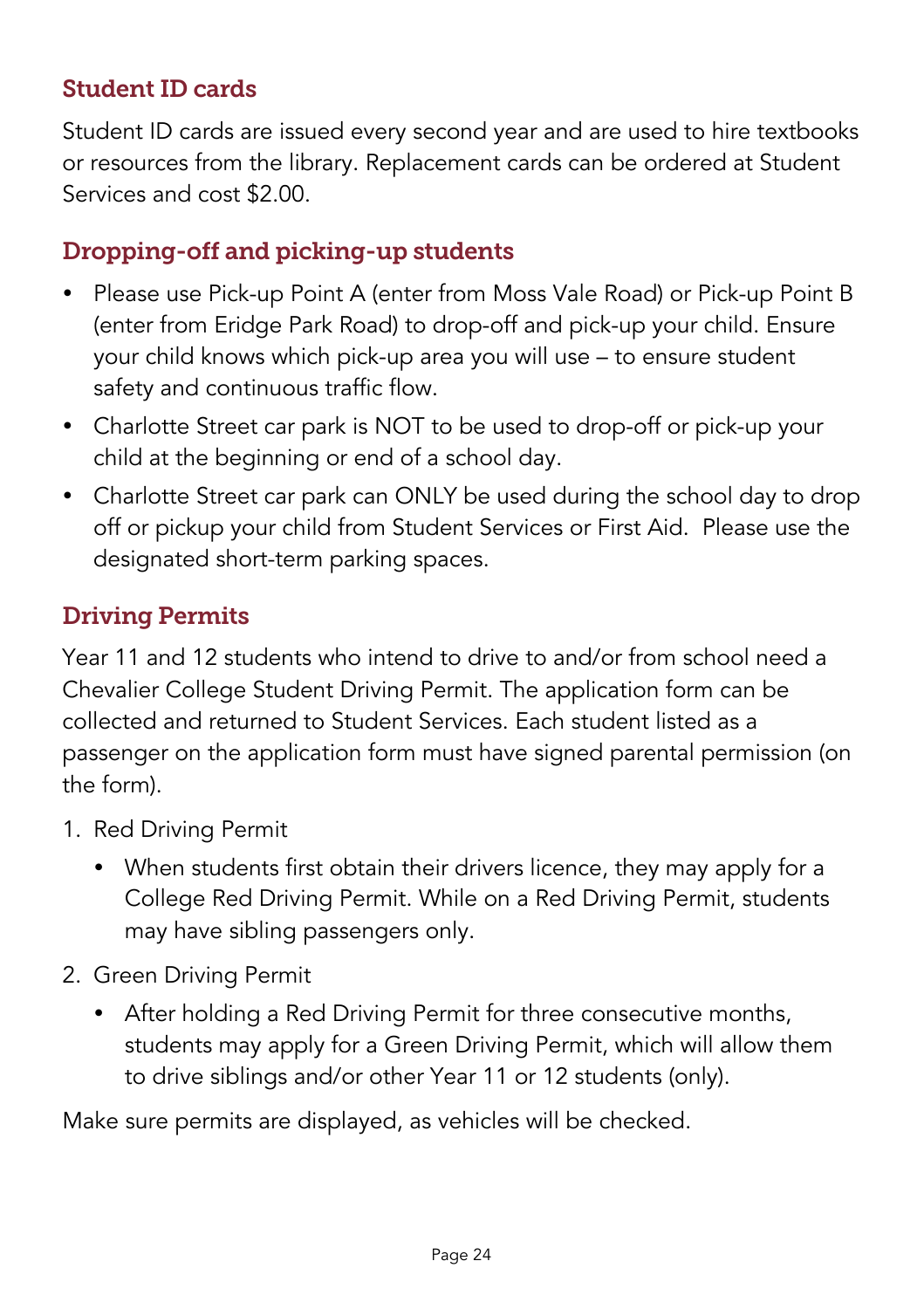#### Bus passes

Students requiring a new or replacement bus pass must do this via an online application. If your address changes you will need to update your details online to obtain a new bus pass.

For more information: 131 500 or www.transportnsw.info/school-students

#### Student Action Plans (medical)

First Aid staff collect information for the publishing and distribution of medical action plans. For more information contact First Aid on 4861 0534.

#### Facebook page

We encourage our families to like, follow and share our Facebook page for news and content celebrating everyday life at Chev.

*The information provided for you in this guide is limited. For more details on College policies please refer to Parent Essentials on the College website.*

#### $\omega \bullet \alpha$

## Chevalier College Prayer

Loving God,

We ask Your blessing as we begin this new day and we thank You for the gift of life. Make us strong in faith, so that at all times and in all places, we may be witnesses to the love of Jesus. Help us make this love real in the kindness and forgiveness we show and the generous service we give. Help us to face with courage the challenges of following Jesus. May we be ready for all the sacrifices that You will ask of us this day and throughout our lives. In faith and hope and love we say:

*Sacred Heart of Jesus, I place my trust in Thee.*

Amen